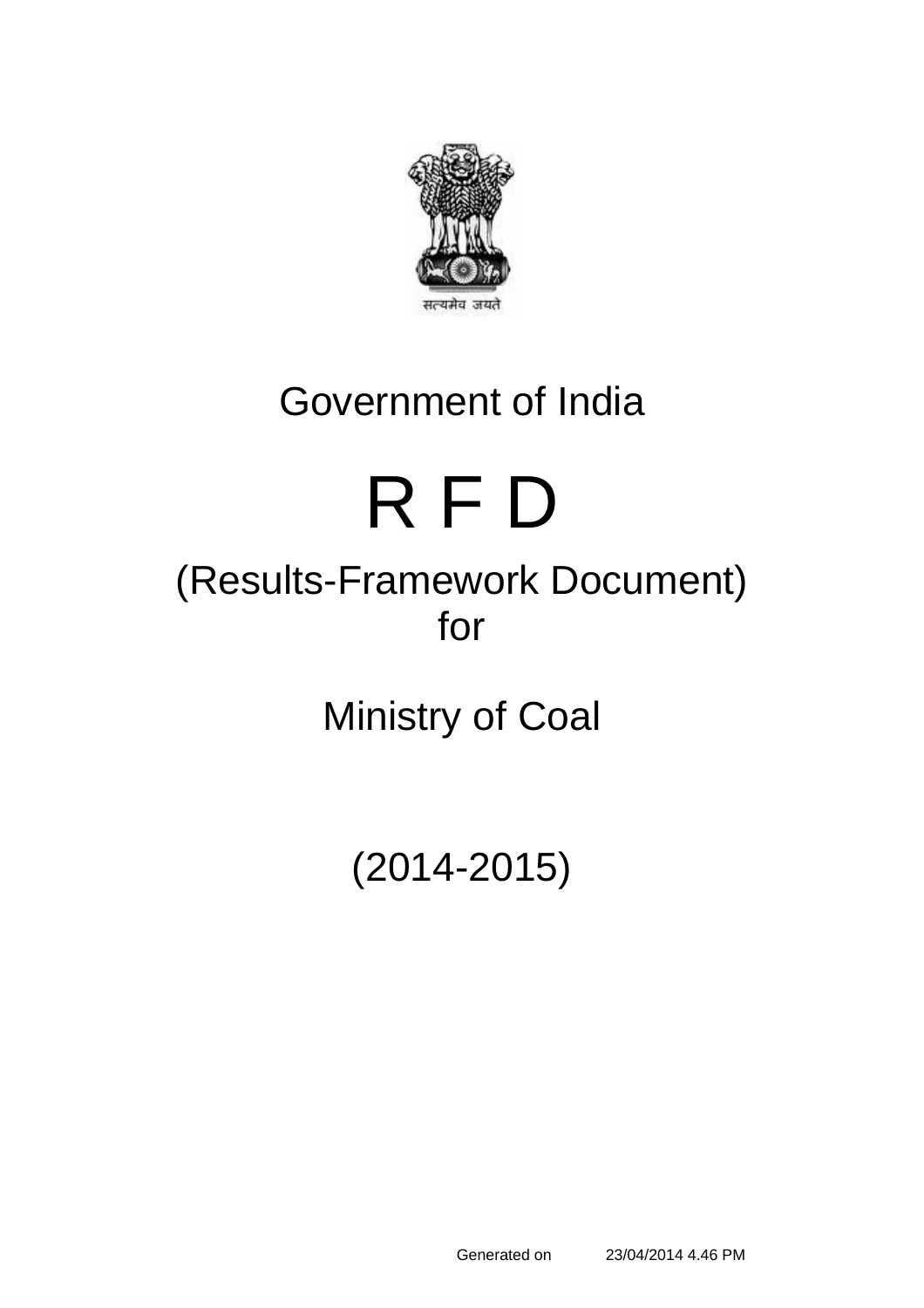#### Section 1: Vision, Mission, Objectives and Functions

#### Vision

SECURE AVAILABILITY OF COAL TO MEET THE DEMAND OF VARIOUS SECTORS OF THE ECONOMY IN AN ECO-FRIENDLY AND SUSTAINABLE MANNER.

#### **Mission**

(1) Augment coal production through Government companies as well as captive mining route by adopting state-of-theart and clean coal technologies with a view to improve productivity, safety, quality and ecology.(2) Augment the resource base by enhancing exploration efforts with thrust on increasing proved resources.(3) Develop necessary infrastructure for prompt evacuation of coal.

#### **Objectives**

- 1 To ensure achievement of Annual Action Plan targets for coal production and off-take, OBR removal, lignite production and lignite based power generation.
- 2 Auction of coal blocks and facilitation of development and production from coal blocks.
- 3 To ensure coal supply to various consumers as per existing policy.
- 4 Introduction of appropriate technology for improving production, productivity, safety and quality.
- 5 Research and development initiatives.
- 6 Augmenting the resource base by enhancing exploration efforts
- 7 Acquisition of land under CBA (A&D) Act,1957
- 8 Infrastructure development to augment coal & washed coal production.
- 9 Joint Responsibility for power generation

#### **Functions**

- 1 Facilitating exploration, development and exploitation of coal and lignite reserves in India.
- 2 All matters relating to production and distribution of coal.
- Administration of the Coal Mines (Nationalisation) Act, 1973, Mines and Minerals (Development and Regulation) Act, 1957, the Coal Bearing Areas (Acquisition and Development) Act, 1957, The Coal Mines (Conservation and Development) Act 1974 and other Union Laws related to coal and lignite and sand for stowing; business incidental to such administration. 3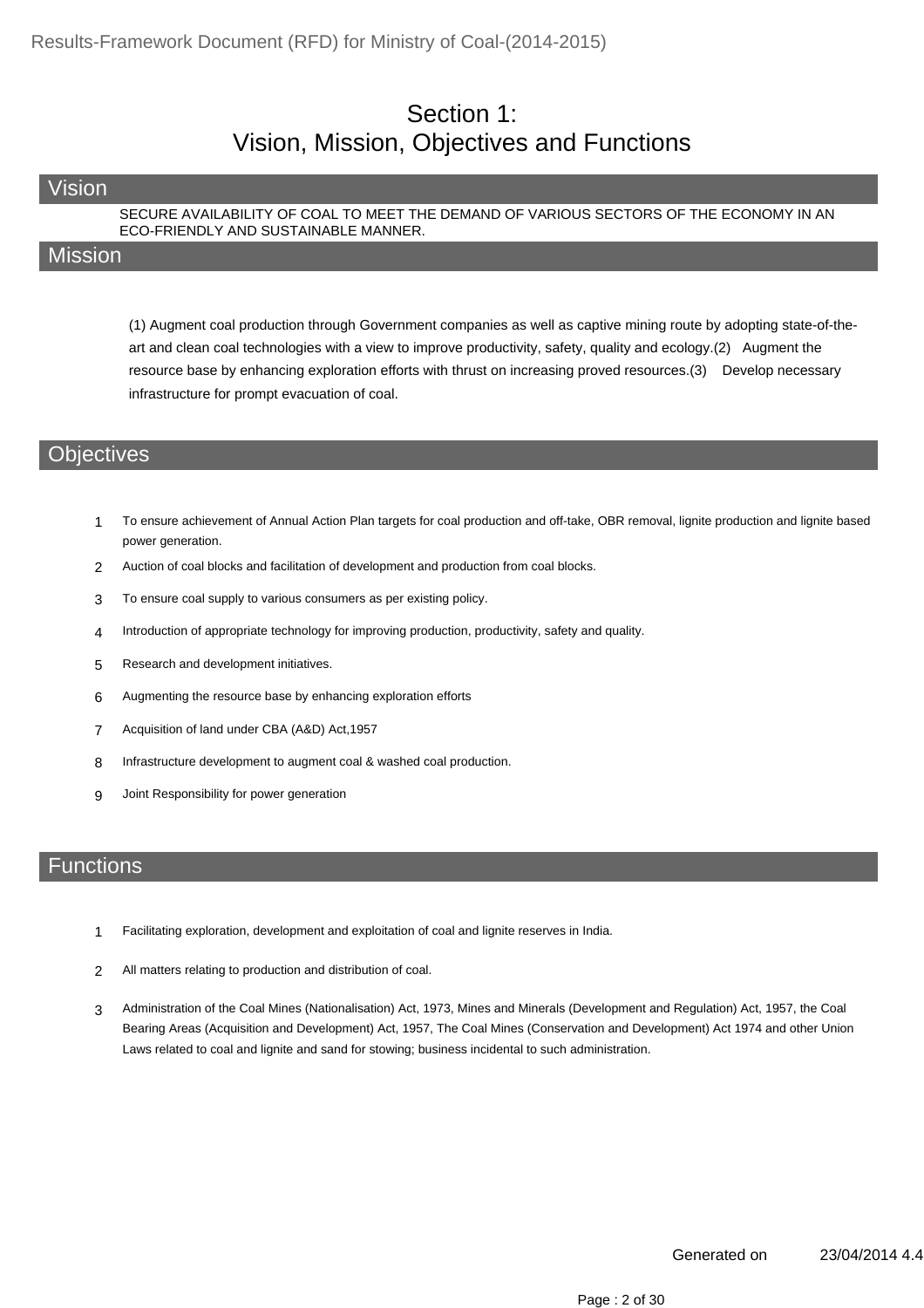|                                                                                                                                                                        |        |                                                                                                                                                                                                               |         |                                                                                                                           |                   |        |           |           | Target / Criteria Value |      |      |
|------------------------------------------------------------------------------------------------------------------------------------------------------------------------|--------|---------------------------------------------------------------------------------------------------------------------------------------------------------------------------------------------------------------|---------|---------------------------------------------------------------------------------------------------------------------------|-------------------|--------|-----------|-----------|-------------------------|------|------|
| Objective                                                                                                                                                              | Weight | Action                                                                                                                                                                                                        |         | <b>Success</b><br>Indicator                                                                                               | <b>Unit</b>       | Weight | Excellent | Very Good | Good                    | Fair | Poor |
|                                                                                                                                                                        |        |                                                                                                                                                                                                               |         |                                                                                                                           |                   |        | 100%      | 90%       | 80%                     | 70%  | 60%  |
| [1] To ensure achievement of Annual Action<br>Plan targets for coal production and off-take,<br>OBR removal, lignite production and lignite<br>based power generation. | 16.00  | [1.1]<br>To help PSUs in<br>overcoming their<br>constraints/problems by<br>taking up them with<br>concerned Central<br>Ministries and State<br>Governments and<br>achieving their coal<br>production targets. | [1.1.1] | Coal production<br>target by Coal India<br>Limited for the year<br>2014-15 (Target<br>2014-15-512.00<br>MT)               | % of<br>target    | 4.00   | 100       | 90        | 85                      | 80   | 75   |
|                                                                                                                                                                        |        |                                                                                                                                                                                                               | [1.1.2] | Lignite production<br>target by Neyveli<br><b>Lignite Corporation</b><br>for 2014-15 (Target<br>for 2014-15-25.60<br>MT). | $%$ of<br>target  | 1.50   | 100       | 90        | 85                      | 80   | 75   |
|                                                                                                                                                                        |        |                                                                                                                                                                                                               |         | [1.1.3] Power generation<br>target by NLC for<br>2014-15. (Target for<br>2014-15-20285<br>Million Units).                 | % of<br>target    | 2.00   | 100       | 90        | 85                      | 80   | 75   |
|                                                                                                                                                                        |        |                                                                                                                                                                                                               |         | [1.1.4] Coal production<br>target by SCCLfor<br>the year 2014-15<br>(Target 2014-15-<br>56.00 MT)                         | $%$ of<br>target  | 1.00   | 100       | 90        | 85                      | 80   | 75   |
|                                                                                                                                                                        |        | [1.2] Monitoring overburden<br>removal<br>(Target 2014-15 -958<br>million cubic meter)                                                                                                                        | [1.2.1] | Overburden removal<br>in 2014-15                                                                                          | $%$ of<br>target  | 1.50   | 100       | 90        | 85                      | 80   | 75   |
|                                                                                                                                                                        |        | [1.3] Monitoring Coal off take<br>and coal supplies to power<br>sectors.                                                                                                                                      | [1.3.1] | Coal offtake target<br>by Coal India<br>Limited for the year<br>2014-15 (Target<br>$2014 - 15 -$                          | $\%$ of<br>target | 4.00   | 100       | 90        | 85                      | 80   | 75   |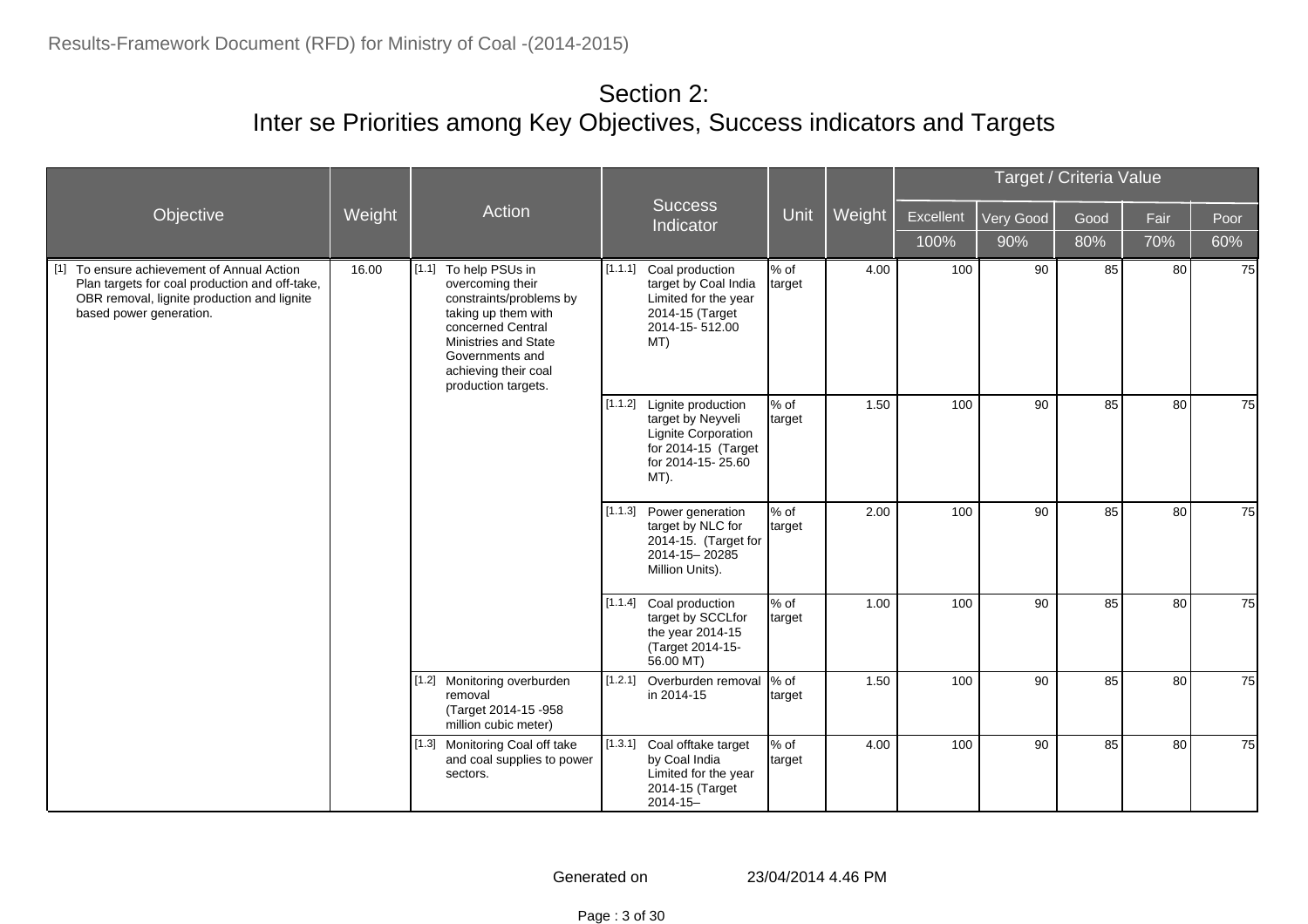|                                                                                                   |        |                                                            |         |                                                                                                                                                    |                    |        |                |                  | Target / Criteria Value |                |              |
|---------------------------------------------------------------------------------------------------|--------|------------------------------------------------------------|---------|----------------------------------------------------------------------------------------------------------------------------------------------------|--------------------|--------|----------------|------------------|-------------------------|----------------|--------------|
| Objective                                                                                         | Weight | Action                                                     |         | <b>Success</b><br>Indicator                                                                                                                        | Unit               | Weight | Excellent      | <b>Very Good</b> | Good                    | Fair           | Poor         |
|                                                                                                   |        |                                                            |         |                                                                                                                                                    |                    |        | 100%           | 90%              | 80%                     | 70%            | 60%          |
|                                                                                                   |        |                                                            |         | 525.00 MT).                                                                                                                                        |                    |        |                |                  |                         |                |              |
|                                                                                                   |        |                                                            |         | [1.3.2] Quantity of coal<br>supplied by CIL to<br>power utilities during<br>2014-15 as per<br>target (Target 2014-<br>15:409 MT).                  | % of<br>target     | 2.00   | 100            | 90               | 85                      | 80             | 75           |
| [2] Auction of coal blocks and facilitation of<br>development and production from coal<br>blocks. | 17.50  | [2.1]<br>Production from captive<br>blocks.                | [2.1.1] | Achievement of<br>production target as<br>per Annual Action<br>Plan for 2014-15 for<br>Public sector-18MT.                                         | $%$ of<br>target   | 1.50   | 100            | 90               | 85                      | 80             | 75           |
|                                                                                                   |        |                                                            |         | [2.1.2] Achievement of<br>production target for<br>captive coal blocks<br>as per Annual Action<br>Plan for 2014-15 for<br>Private sector-32<br>MT. | % of<br>target     | 1.50   | 100            | 90               | 85                      | 80             | 75           |
|                                                                                                   |        | [2.2] Auction of Coal Blocks in<br>coal and lignite sector | [2.2.1] | Number of coal<br>blocks to be<br>auctioned                                                                                                        | <b>Number</b>      | 3.00   | $\overline{4}$ | 3                | $\overline{2}$          |                | $\Omega$     |
|                                                                                                   |        |                                                            |         | [2.2.2] Number of lignite<br>blocks to be<br>auctioned                                                                                             | Number             | 3.00   | $\overline{7}$ | 6                | 5                       | 4              | $\mathbf{3}$ |
|                                                                                                   |        | [2.3] Project in coal companies<br>on PPP/ MDO model       | [2.3.1] | Award of work in<br>atleast 2 projects                                                                                                             | $%$ of<br>projects | 1.50   | 100            | 50               | 40                      | 30             | 20           |
|                                                                                                   |        | Start of production in<br>$[2.4]$<br>captive blocks        |         | [2.4.1] Captive blocks to<br>start production                                                                                                      | No. of<br>cases    | 2.00   | 5              | $\overline{4}$   | $\overline{3}$          | $\overline{2}$ |              |

Page : 4 of 30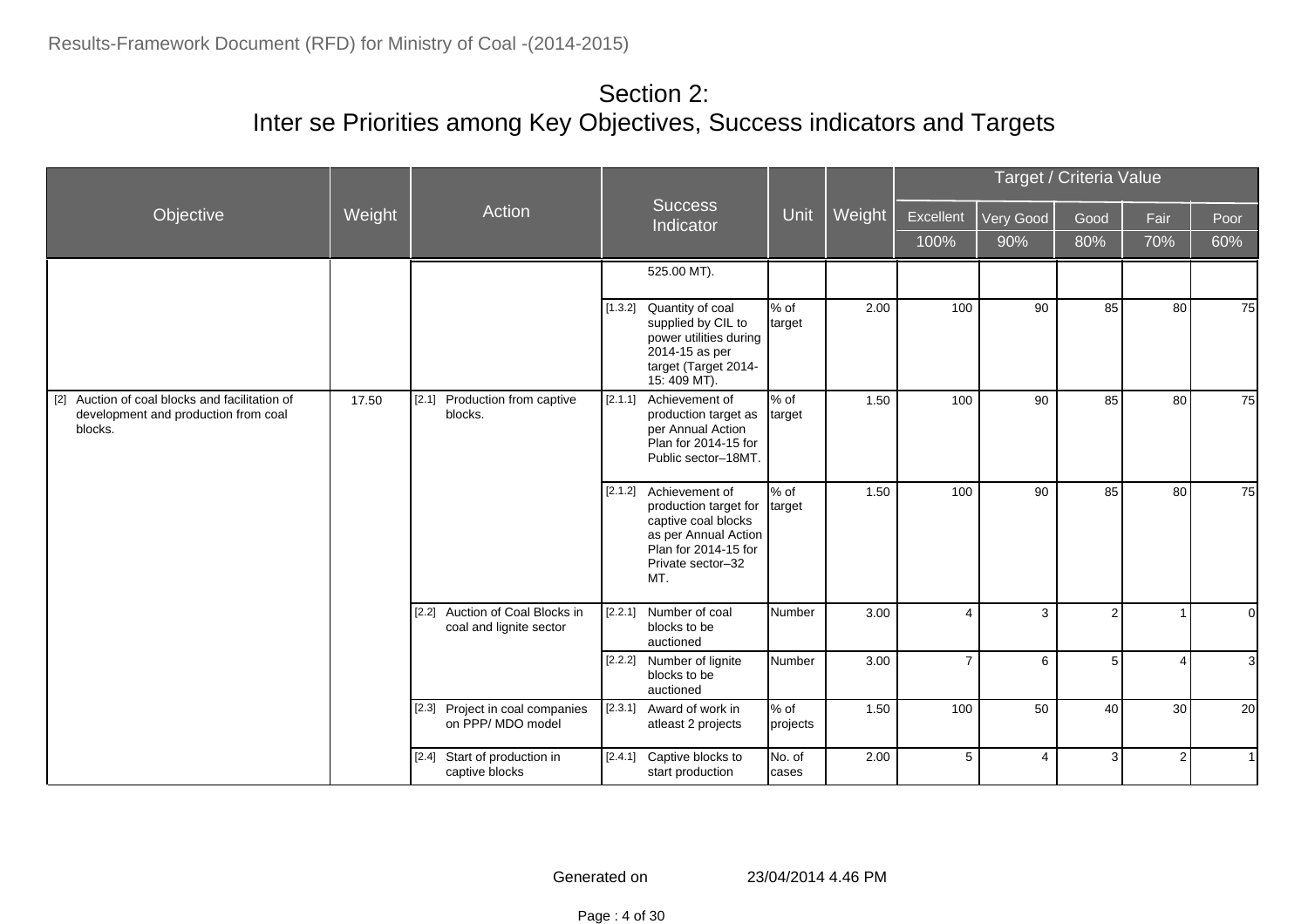|                                                                                                              |        |                                                                                               |         |                                                                                                                                                                    |                                                             |        |                |                                             | Target / Criteria Value |      |          |
|--------------------------------------------------------------------------------------------------------------|--------|-----------------------------------------------------------------------------------------------|---------|--------------------------------------------------------------------------------------------------------------------------------------------------------------------|-------------------------------------------------------------|--------|----------------|---------------------------------------------|-------------------------|------|----------|
| Objective                                                                                                    | Weight | Action                                                                                        |         | <b>Success</b><br>Indicator                                                                                                                                        | Unit                                                        | Weight | Excellent      | Very Good                                   | Good                    | Fair | Poor     |
|                                                                                                              |        |                                                                                               |         |                                                                                                                                                                    |                                                             |        | 100%           | 90%                                         | 80%                     | 70%  | 60%      |
|                                                                                                              |        | [2.5] Conveying mine plan<br>approval within 90 days                                          |         | $[2.5.1]$ % of mine plan<br>approval within 90<br>days                                                                                                             | % of<br>Icases                                              | 2.50   | 100            | 90                                          | 85                      | 80   | 75       |
|                                                                                                              |        | [2.6] Grant of prior approval for<br>mining lease within 45 days                              |         | [2.6.1] % of mining lease<br>granted within 45<br>days                                                                                                             | % of<br>Icases                                              | 2.50   | 100            | 90                                          | 85                      | 80   | 75       |
| [3] To ensure coal supply to various consumers<br>as per existing policy.                                    | 7.00   | [3.1]<br>Reduction of pit head stock<br>(Base figure as on<br>$01.04.2014 - 48.97 \text{ MT}$ | [3.1.1] | Reducing pit head<br>stocks by 25% of<br>base figure by<br>31.12.2014 (CIL)                                                                                        | % of<br><b>I</b> reduction                                  | 2.00   | 25             | 22                                          | 20                      | 18   | 16       |
|                                                                                                              |        | $\sqrt{[3.2]}$ Holding of SLC (LT) review  <br>meetings                                       | [3.2.1] | No of cases dealt<br>with in SLC<br>meetings                                                                                                                       | % of<br>Icases                                              | 3.00   | 50             | 40                                          | 30                      | 20   | 10       |
|                                                                                                              |        |                                                                                               |         | [3.2.2] Third party sampling<br>to be part of all<br>future FSA                                                                                                    | % of<br><b>FSA</b> with<br><b>Ithird</b><br>party<br>sampli | 2.00   | 100            | 95                                          | 90                      | 85   | 80       |
| [4] Introduction of appropriate technology for<br>improving production, productivity, safety<br>and quality. | 12.00  | Deployment of continuous<br>[4.1]<br>miner in different<br>subsidiaries of CIL.               |         | [4.1.1] Work order for<br>Deployment of<br>continuous miner in<br>4 mines                                                                                          | <b>Number</b><br>lof mines                                  | 1.50   | $\overline{4}$ | 3                                           | 2                       |      | $\Omega$ |
|                                                                                                              |        | Development of mines<br>[4.2]<br>using long wall projects.                                    | [4.2.1] | <b>Obtaining DGMS</b><br>approval for support<br>design of Jhanjra<br>mine with a view to<br>achieve 1.75 LT UG<br>prod on<br>commissioning of<br>longwall project | Date                                                        | 2.00   | 27/03/2015     | 28/03/2015 29/03/2015 30/03/2015 31/03/2015 |                         |      |          |
|                                                                                                              |        | Monitoring the achievement [4.3.1] OMS for UG mines<br>$[4.3]$<br>of OMS                      |         |                                                                                                                                                                    | Tonnes                                                      | 1.00   | 0.81           | 0.70                                        | 0.60                    | 0.50 | 0.40     |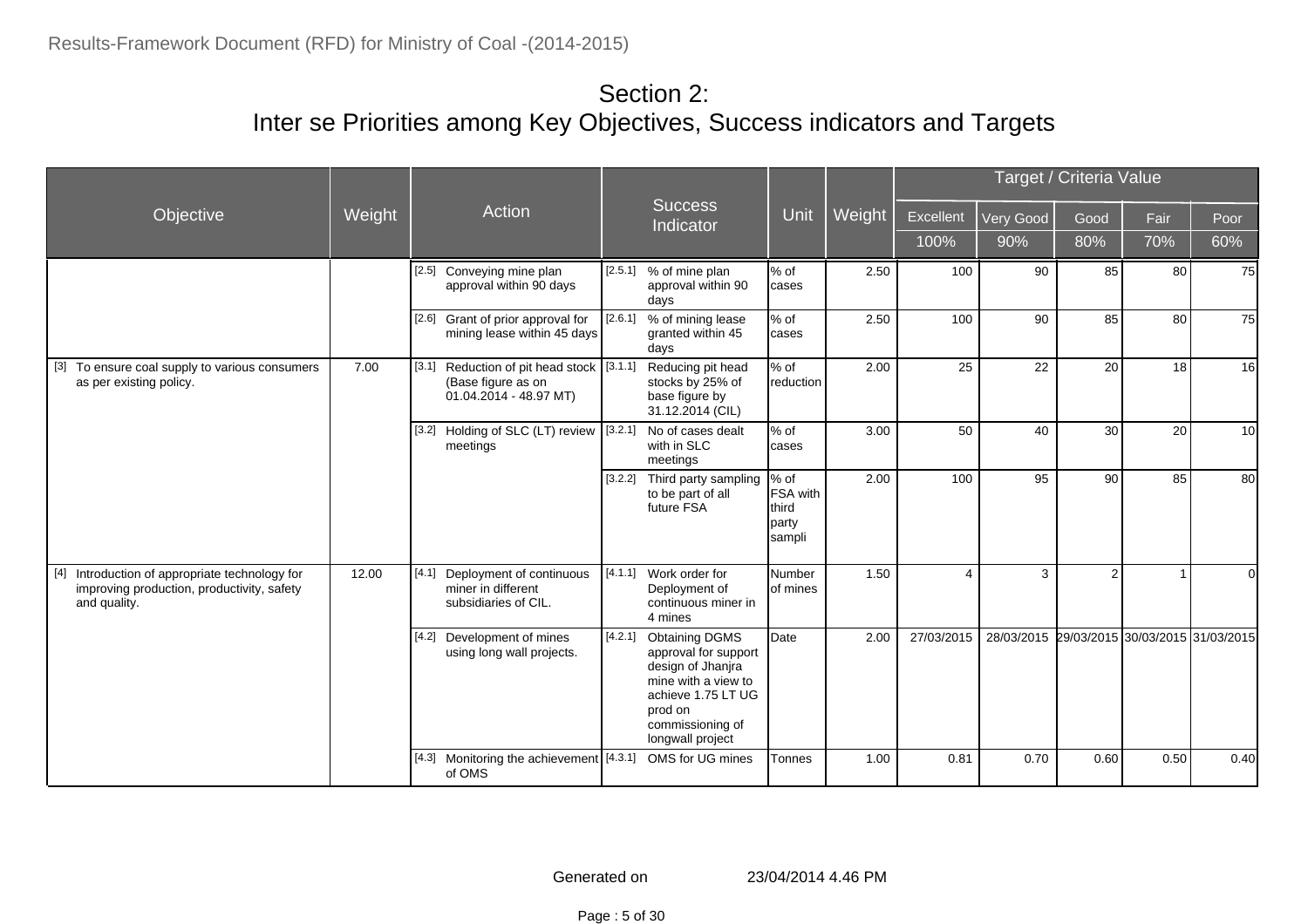|                                           |        |                                                                                                            |         |                                                                                                                                     |                                                            |        |            |                                             | Target / Criteria Value |                 |                |
|-------------------------------------------|--------|------------------------------------------------------------------------------------------------------------|---------|-------------------------------------------------------------------------------------------------------------------------------------|------------------------------------------------------------|--------|------------|---------------------------------------------|-------------------------|-----------------|----------------|
| Objective                                 | Weight | Action                                                                                                     |         | <b>Success</b><br>Indicator                                                                                                         | Unit                                                       | Weight | Excellent  | Very Good                                   | Good                    | Fair            | Poor           |
|                                           |        |                                                                                                            |         |                                                                                                                                     |                                                            |        | 100%       | 90%                                         | 80%                     | 70%             | 60%            |
|                                           |        |                                                                                                            |         | [4.3.2] OMS for OC mines                                                                                                            | Tonnes                                                     | 1.00   | 13.33      | 12                                          | 11                      | 10              | 9              |
|                                           |        |                                                                                                            |         | [4.3.3] Overall OMS                                                                                                                 | Tonnes                                                     | 1.00   | 5.53       | 5.42                                        | 5.15                    | 4.89            | 4.65           |
|                                           |        | [4.4] Modernization and<br>technological development<br>program of mines of CIL                            |         | [4.4.1] Start implementation Date<br>of action based on<br>the report submitted<br>by consultant with<br>excellent as<br>31.12.2014 |                                                            | 2.00   | 31/12/2014 | 31/01/2015 28/02/2015 15/03/2015 31/03/2015 |                         |                 |                |
|                                           |        | [4.5] Planning of 3 new<br>underground mines with<br>continuous miner- by<br>31/03/2015                    |         | [4.5.1] Underground mines<br>planned by CMPDI<br>with continuous<br>miner                                                           | % of UG<br>mines<br>planned                                | 1.50   | 100        | 66                                          | 33                      | 20              | 10             |
|                                           |        | Installation of GPS to<br>$[4.6]$<br>monitor dispatch of coal                                              | [4.6.1] | Install GPS in OCM<br>with more than 1 MT<br>capacity                                                                               | No. of<br><b>I</b> mines<br>covered<br>under<br><b>GPS</b> | 2.00   | 10         | 8                                           | 6                       | 4               | $\overline{2}$ |
| [5] Research and development initiatives. | 8.00   | Promoting R&D activities<br>[5.1]<br>by sponsoring projects<br>suitable and benificial for<br>the industry |         | [5.1.1] Holding SSRC<br>meeting and<br>sanction of 2 R&D<br>projects and<br>monitoring of<br>progress of work<br>(New Item)         | l% of<br>projects<br>approve<br>ld.                        | 1.25   | 100        | 50                                          | 40                      | 30 <sup>°</sup> | 20             |
|                                           |        |                                                                                                            |         | [5.1.2] Milestones achieved<br>for 3 major ongoing<br>projects                                                                      | $\frac{9}{6}$ of<br>mileston<br>es<br>achieved             | 1.25   | 100        | 90                                          | 80                      | 70              | 60             |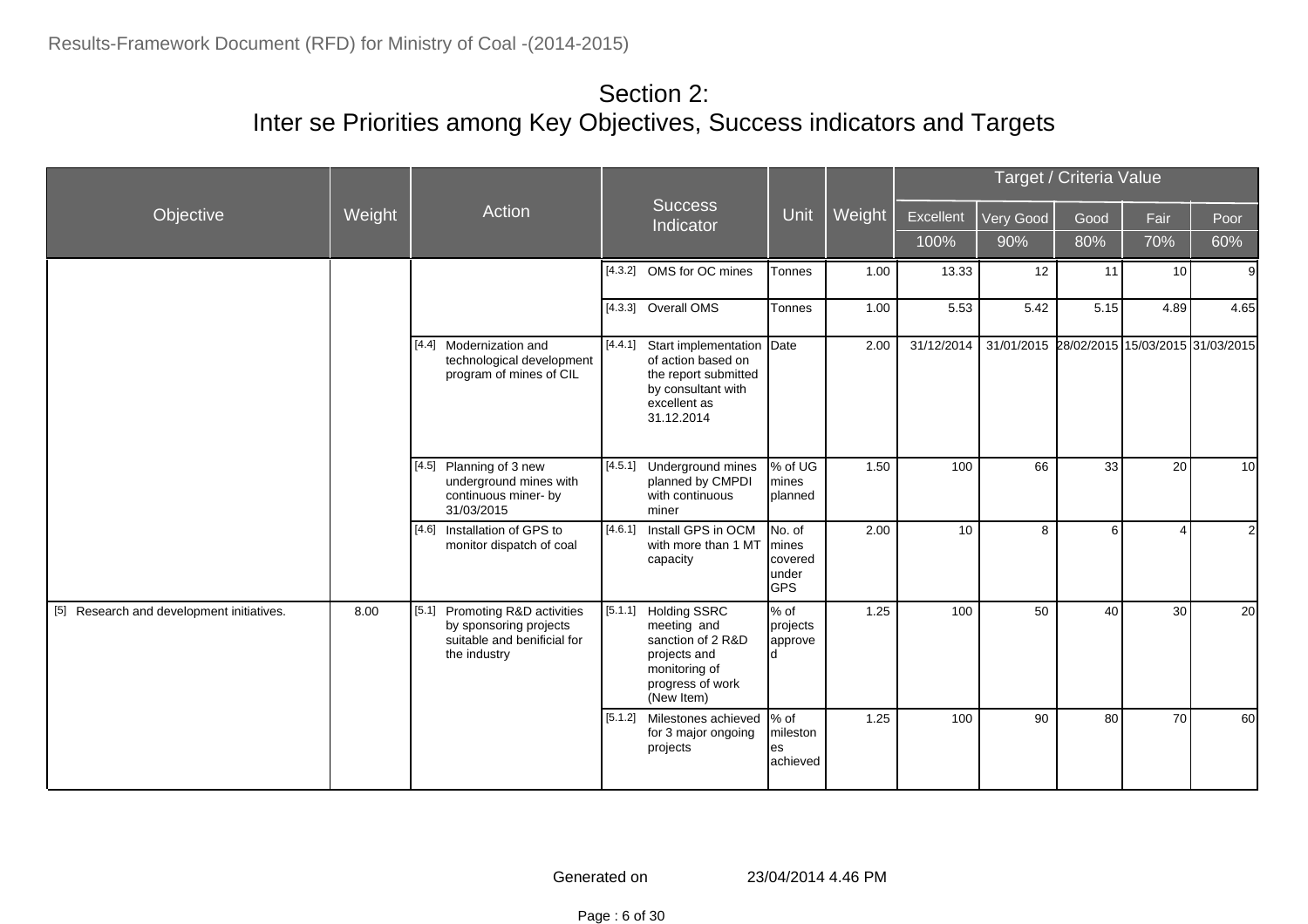|                                                                      |        |                                                                                               |         |                                                                                                                                     |                             |        |           |           | Target / Criteria Value |      |      |
|----------------------------------------------------------------------|--------|-----------------------------------------------------------------------------------------------|---------|-------------------------------------------------------------------------------------------------------------------------------------|-----------------------------|--------|-----------|-----------|-------------------------|------|------|
| Objective                                                            | Weight | Action                                                                                        |         | <b>Success</b><br>Indicator                                                                                                         | Unit                        | Weight | Excellent | Very Good | Good                    | Fair | Poor |
|                                                                      |        |                                                                                               |         |                                                                                                                                     |                             |        | 100%      | 90%       | 80%                     | 70%  | 60%  |
|                                                                      |        | [5.2] New initiatives by Ministry<br>of Coal                                                  | [5.2.1] | e-Office (New Item)                                                                                                                 | % of<br>target              | 1.50   | 100       | 90        | 80                      | 70   | 60   |
|                                                                      |        |                                                                                               |         | [5.2.2] Digitisation of all<br>major records (New<br>Item)                                                                          | % of<br><b>target</b>       | 1.50   | 100       | 90        | 80                      | 70   | 60   |
|                                                                      |        |                                                                                               |         | [5.2.3] Integrated data base \% of<br>system of coal<br>blocks & coal<br>linkage                                                    | completi<br>lon             | 1.00   | 80        | 70        | 60                      | 50   | 40   |
|                                                                      |        | [5.3] Holding of CCDA meeting<br>for sand stowing in UG<br>mines                              | [5.3.1] | Sand stowing and<br>protective works<br>(quantity of coal<br>extracted in<br>depillering with<br>stowing operation)<br>Target 54.50 | % of<br>target<br>lachieved | 1.50   | 100       | 90        | 80                      | 70   | 60   |
| [6] Augmenting the resource base by enhancing<br>exploration efforts | 3.50   | [6.1] Review and monitoring the<br>progress of detailed drilling<br>and promotional drilling. | [6.1.1] | To achieve Annual<br><b>Action Plan Target</b><br>for detailed drilling<br>by CMPDIL for<br>2014-15 at 12 Lakh<br>Mtr.              | % of<br>target              | 2.00   | 100       | 95        | 90                      | 85   | 80   |
|                                                                      |        |                                                                                               |         | [6.1.2] Target for<br>promotional<br>exploration for 2014-<br>15-1.65 Lakh Mtr.                                                     | % of<br><b>target</b>       | 0.50   | 100       | 95        | 90                      | 85   | 80   |
|                                                                      |        |                                                                                               |         | [6.1.3] Adding proved<br>reserve inventory<br>with excellent target<br>as 3 BT                                                      | Billion<br><b>T</b> onnes   | 1.00   | 3         | 2.80      | 2.60                    | 2.40 | 2.25 |
| [7] Acquisition of land under CBA (A&D)<br>Act, 1957                 | 9.50   | Scrutinize proposals<br>[7.1]<br>received from coal<br>companies under the                    | [7.1.1] | Area to be acquired<br>under section 9(1) of<br>the                                                                                 | % of<br>target<br>achieve   | 3.00   | 100       | 95        | 90                      | 85   | 80   |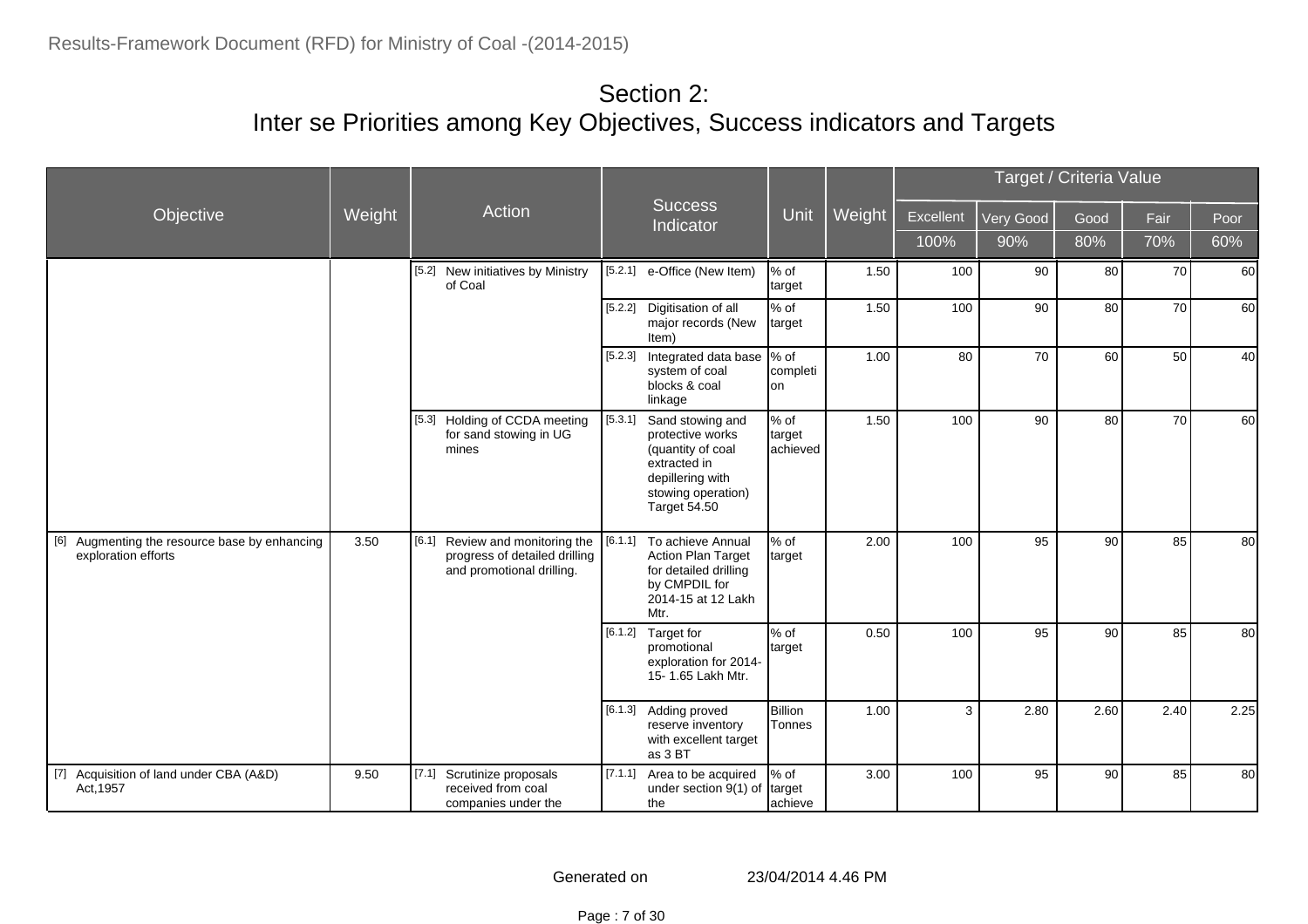|           |        |                                                                                                                                                                                                                  |                                                                                                                                                                                                                                |                                |        |           |           | Target / Criteria Value |      |      |
|-----------|--------|------------------------------------------------------------------------------------------------------------------------------------------------------------------------------------------------------------------|--------------------------------------------------------------------------------------------------------------------------------------------------------------------------------------------------------------------------------|--------------------------------|--------|-----------|-----------|-------------------------|------|------|
| Objective | Weight | Action                                                                                                                                                                                                           | <b>Success</b><br>Indicator                                                                                                                                                                                                    | Unit                           | Weight | Excellent | Very Good | Good                    | Fair | Poor |
|           |        |                                                                                                                                                                                                                  |                                                                                                                                                                                                                                |                                |        | 100%      | 90%       | 80%                     | 70%  | 60%  |
|           |        | provisions of the Act as well<br>as guidelines issued by the<br>Ministry.                                                                                                                                        | CBA(A&D) Act,<br>1957 for acquisition-<br>6450.00 hectares<br>(New Item)                                                                                                                                                       | Iq.                            |        |           |           |                         |      |      |
|           |        | Get the draft notification<br>[7.2]<br>vetted through the Ministry<br>of Law and get vetted<br>notifications translated by<br>Official Language Wing of<br>Ministry of Law                                       | [7.2.1] Vetting of<br>notifications under<br>section 4(1), 7(1),<br>$9(1)$ and 11(1) of the vetted<br>CBA (A&D) Act,<br>1957 will be done<br>within the prescribed<br>time on receipt of<br>each proposal from<br>coal company | %<br>Notificati<br>ons to be   | 1.50   | 100       | 95        | 90                      | 85   | 80   |
|           |        | Issue notifications for<br>[7.3]<br>publication in the Gazette<br>of India                                                                                                                                       | [7.3.1] Publication of<br>Notification under<br>section 4(1), 7(1),<br>$9(1)$ and 11(1) of the Publishe<br>CBA (A&D) Act,<br>1957 will be done<br>within three months<br>on receipt of each<br>proposal from coal<br>company   | %<br>Notificati<br>lons        | 2.00   | 100       | 95        | 90                      | 85   | 80   |
|           |        | Scrutinize the proposals for [7.4.1]<br>[7.4]<br>payment of compensation<br>for land and / or other<br>interests, received from the<br>coal companies as per the<br>provisions of CBA (A&D)<br>Act, 1957 and the | Sanction to each<br>proposal received<br>from coal company<br>will be issued within<br>45 days subject to<br>availability of funds                                                                                             | $%$ of<br>proposal<br>disposed | 3.00   | 100       | 95        | 90                      | 85   | 80   |

Page : 8 of 30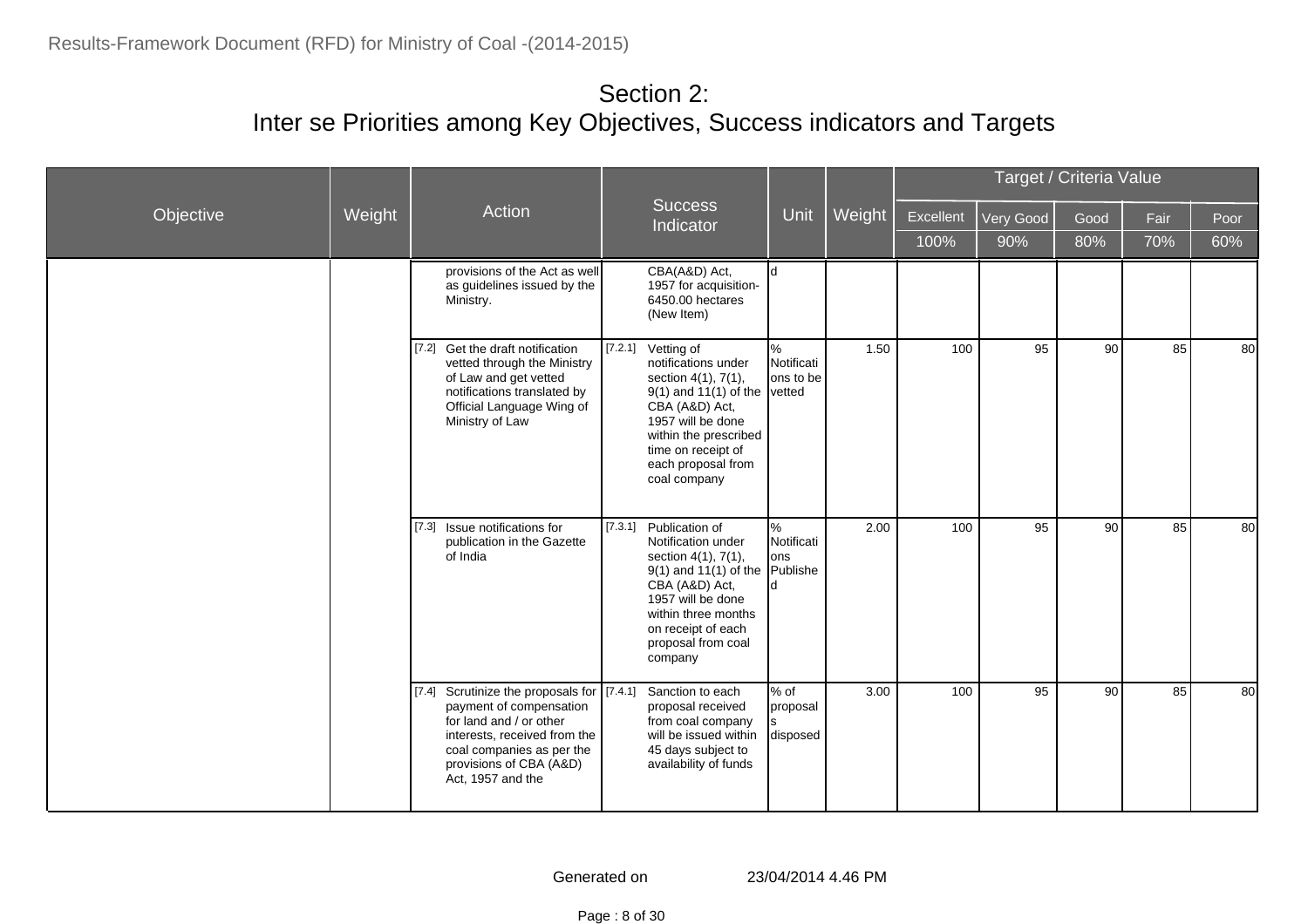|                                                                             |        |                                                                                                       |         |                                                                                   |                                             |        |            |            | Target / Criteria Value |      |                                  |
|-----------------------------------------------------------------------------|--------|-------------------------------------------------------------------------------------------------------|---------|-----------------------------------------------------------------------------------|---------------------------------------------|--------|------------|------------|-------------------------|------|----------------------------------|
| Objective                                                                   | Weight | Action                                                                                                |         | <b>Success</b><br>Indicator                                                       | Unit                                        | Weight | Excellent  | Very Good  | Good                    | Fair | Poor                             |
|                                                                             |        |                                                                                                       |         |                                                                                   |                                             |        | 100%       | 90%        | 80%                     | 70%  | 60%                              |
|                                                                             |        | executive instructions of the<br>Ministry                                                             |         |                                                                                   |                                             |        |            |            |                         |      |                                  |
| [8] Infrastructure development to augment coal<br>& washed coal production. | 6.50   | [8.1]<br>Monitoring of<br>implementation of critical<br>rail & road links in potential<br>coalfields. |         | [8.1.1] Percentage<br>deviation from<br>accepted milestones                       | $%$ of<br>deviation                         | 1.00   | 20         | 40         | 60                      | 80   | .90                              |
|                                                                             |        |                                                                                                       |         | [8.1.2] Holding of CCDAC<br>meetings for grant<br>for road                        | Length<br>of road<br>construct<br>ed (km)   | 1.50   | 115        | 100        | 85                      | 75   | 60                               |
|                                                                             |        | Procurement of high<br>[8.2]<br>capacity HEMM to improve<br>opencast capacity                         | [8.2.1] | procurement of 240<br>T dumpers by<br>31/3/2015 (New<br>Item)                     | Date of<br>procure<br><b>Iment</b>          | 1.50   | 27/03/2015 | 28/03/2015 |                         |      | 29/03/2015 30/03/2015 31/03/2015 |
|                                                                             |        | Production target for<br>[8.3]<br>washed coal for coking coal<br>and non-coking coal                  |         | [8.3.1] Production of<br>washed coking coal<br>by CIL-3 million<br>tonnes         | $%$ of<br>prod. of<br>washed<br>coal        | 1.00   | 100        | 90         | 80                      | 70   | 60I                              |
|                                                                             |        |                                                                                                       |         | [8.3.2] Production of<br>washed non-coking<br>coal by CIL-10.03<br>million tonnes | $%$ of<br>prod of<br>lwashed<br>non coal    | 1.00   | 100        | 90         | 80                      | 70   | 60                               |
|                                                                             |        | [8.4]<br>Increasing coal washing<br>capacity                                                          |         | [8.4.1] Work order for new<br>2 washeries                                         | $%$ of<br>work<br>orders                    | 0.25   | 100        | 50         | 40                      | 30   | 20                               |
|                                                                             |        |                                                                                                       |         | [8.4.2] Increasing capacity<br>utilization of<br>washery                          | %<br>improve<br>ment of<br>capa.<br>lutili. | 0.25   | 0.5        | 0.4        | 0.3                     | 0.2  | 0.1                              |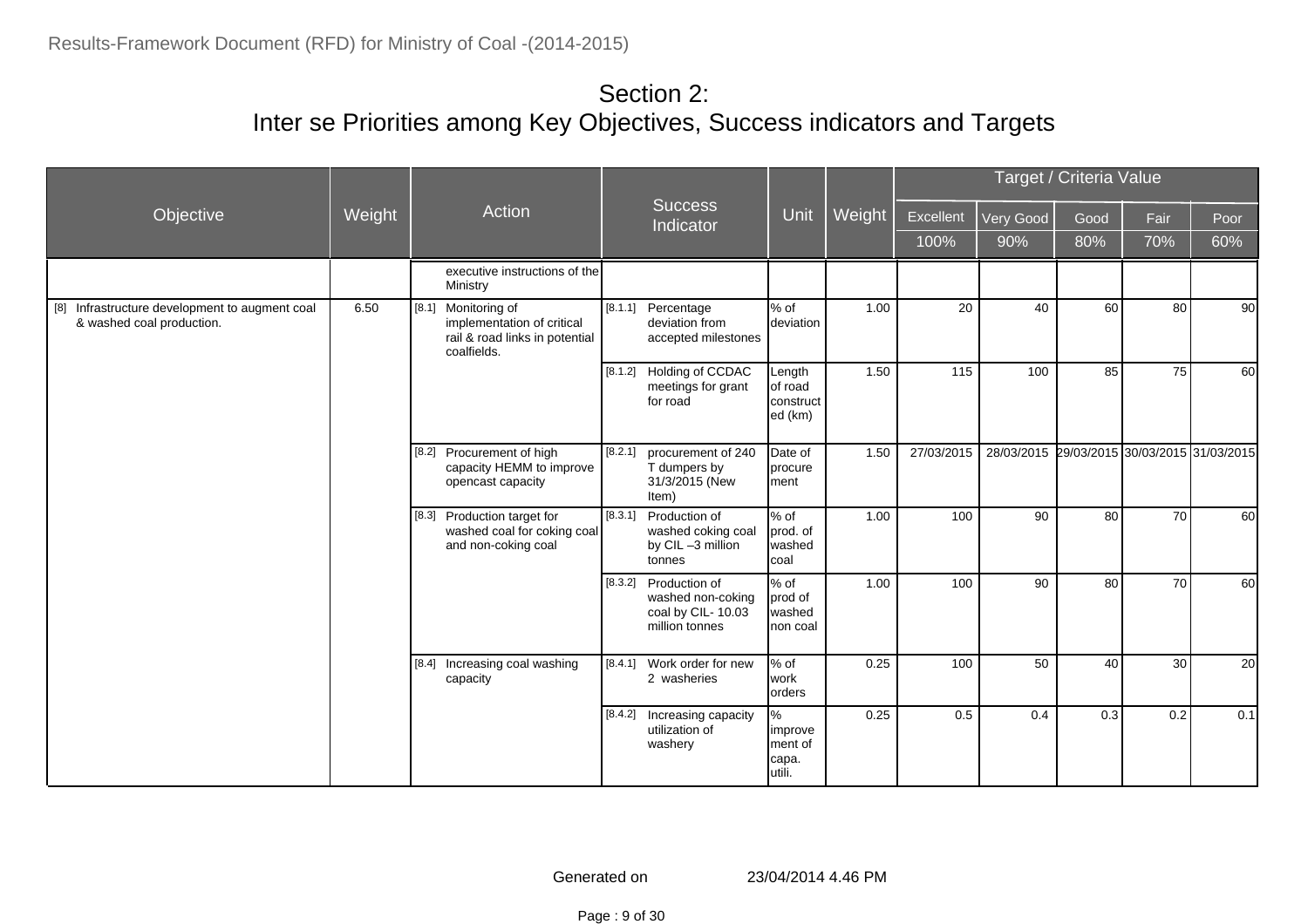|                                                                             |        |                                                                                                                             |                                                               |              |        |            |                                             | Target / Criteria Value |       |       |
|-----------------------------------------------------------------------------|--------|-----------------------------------------------------------------------------------------------------------------------------|---------------------------------------------------------------|--------------|--------|------------|---------------------------------------------|-------------------------|-------|-------|
| Objective                                                                   | Weight | Action                                                                                                                      | Success<br>Indicator                                          | Unit         | Weight | Excellent  | Very Good                                   | Good                    | Fair  | Poor  |
|                                                                             |        |                                                                                                                             |                                                               |              |        | 100%       | 90%                                         | 80%                     | 70%   | 60%   |
| [9] Joint Responsibility for power generation                               | 5.00   | [9.1]<br>Give necessary support<br>and clearance                                                                            | [9.1.1] Additional capacity<br>installed                      | <b>MW</b>    | 3.00   | 18500      | 18000                                       | 17000                   | 16000 | 15000 |
|                                                                             |        |                                                                                                                             | $[9.1.2]$ Total power<br>generated                            | lbu.         | 2.00   | 1030       | 1000                                        | 950                     | 920   | 900   |
| Efficient Functioning of the RFD System                                     | 3.00   | Timely submission of Draft RFD<br>for 2015-2016 for Approval                                                                | On-time submission                                            | Date         | 2.0    | 05/03/2015 | 06/03/2015 09/03/2015 10/03/2015 11/03/2015 |                         |       |       |
|                                                                             |        | Timely submission of Results for<br>2013-2014                                                                               | On-time submission                                            | <b>D</b> ate | 1.0    | 01/05/2014 | 02/05/2014 03/05/2014 06/05/2014 07/05/2014 |                         |       |       |
| Enhanced Transparency / Improved Service<br>delivery of Ministry/Department | 3.00   | Rating from Independent Audit of<br>implementation of Citizens'<br>Clients' Charter (CCC)                                   | Degree of implementation of $\sqrt{\ }$<br>commitments in CCC |              | 2.0    | 100        | 95                                          | 90                      | 85    | 80    |
|                                                                             |        | Independent Audit of<br>implementation of Grievance<br>Redress Management (GRM)<br>system                                   | Degree of success in<br>implementing GRM                      | $\%$         | 1.0    | 100        | 95                                          | 90                      | 85    | 80    |
| Reforming Administration                                                    | 8.00   | Update departmental strategy to<br>align with revised priorities                                                            | Date                                                          | <b>D</b> ate | 2.0    | 01/11/2014 | 02/11/2014 03/11/2014 04/11/2014 05/11/2014 |                         |       |       |
|                                                                             |        | Implement agreed milestones of<br>approved Mitigating Strategies<br>for Reduction of potential risk of<br>corruption (MSC). | % of Implementation                                           | %            | 1.0    | 100        | 90                                          | 80                      | 70    | 60    |
|                                                                             |        | Implement agreed milestones for<br>implementation of ISO 9001                                                               | % of implementation                                           | $\%$         | 2.0    | 100        | 95                                          | 90                      | 85    | 80    |
|                                                                             |        | % of Responsibility Centres with<br><b>RFD</b> in RFMS                                                                      | <b>Responsibility Centres</b><br>covered                      | %            | 1.0    | 100        | 95                                          | 90                      | 85    | 80    |

\* Mandatory Objective(s)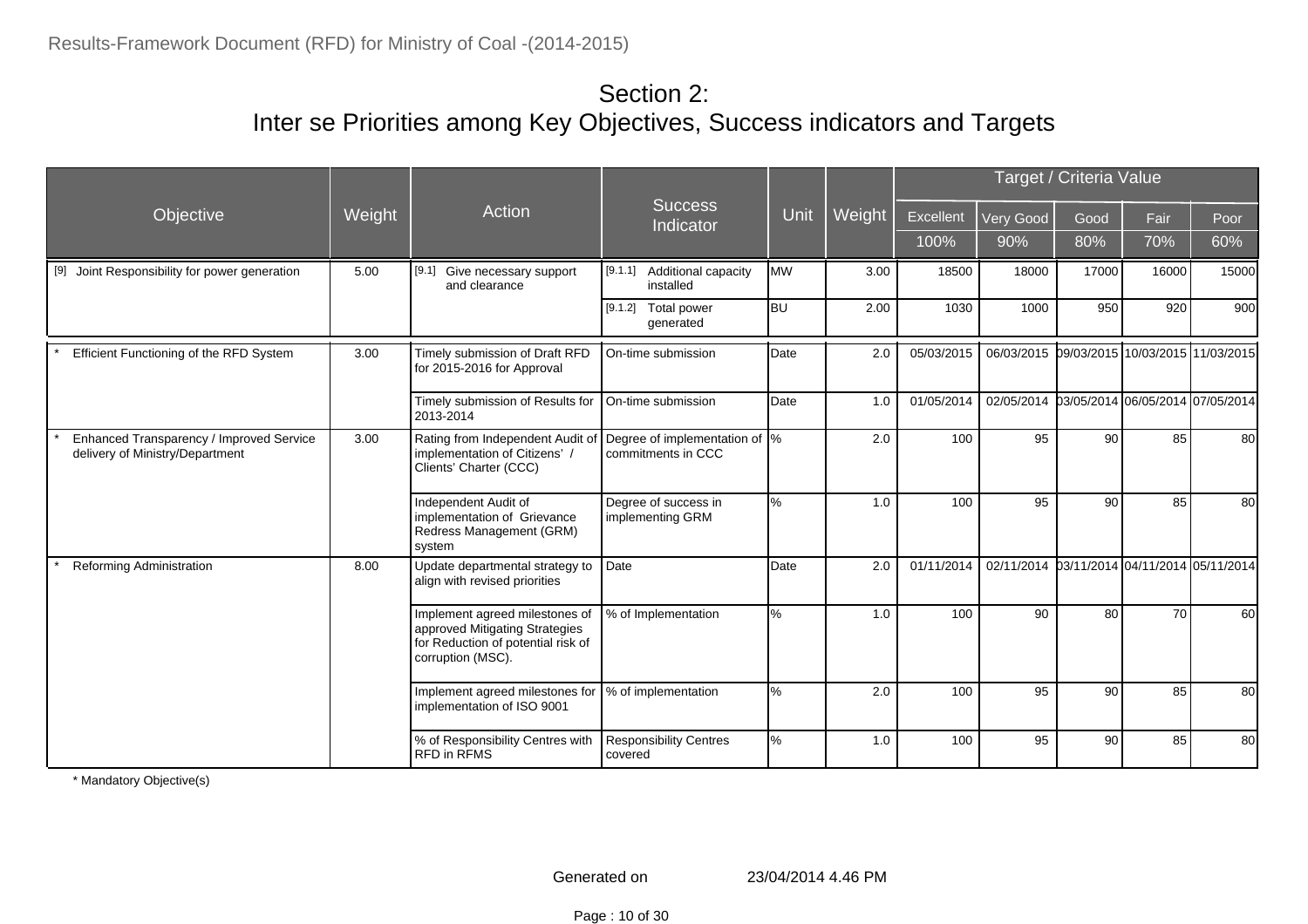|                                                                          |        |                                                                                                                  |                                                                                                                                                  |      |        |           |           | Target / Criteria Value |      |      |
|--------------------------------------------------------------------------|--------|------------------------------------------------------------------------------------------------------------------|--------------------------------------------------------------------------------------------------------------------------------------------------|------|--------|-----------|-----------|-------------------------|------|------|
| Objective                                                                | Weight | Action                                                                                                           | <b>Success</b><br>Indicator                                                                                                                      | Unit | Weight | Excellent | Very Good | Good                    | Fair | Poor |
|                                                                          |        |                                                                                                                  |                                                                                                                                                  |      |        | 100%      | 90%       | 80%                     | 70%  | 60%  |
|                                                                          |        | Implement agreed milestones of<br>approved Innovation Action<br>Plans (IAPs).                                    | % of implementation                                                                                                                              | %    | 2.0    | 100       | 90        | 80                      | 70   | 60   |
| Improve compliance with the Financial<br><b>Accountability Framework</b> | 1.00   | Timely submission of ATNs on<br>Audit paras of C&AG                                                              | Percentage of ATNs<br>submitted within due date (4<br>months) from date of<br>presentation of Report to<br>Parliament by CAG during<br>the year. | $\%$ | 0.25   | 100       | 90        | 80                      | 70   | 60   |
|                                                                          |        | Timely submission of ATRs to<br>the PAC Sectt. on PAC Reports.                                                   | Percentage of ATRS<br>submitted within due date (6<br>months) from date of<br>presentation of Report to<br>Parliament by PAC during<br>the year. | $\%$ | 0.25   | 100       | 90        | 80                      | 70   | 60   |
|                                                                          |        | Early disposal of pending ATNs<br>on Audit Paras of C&AG Reports<br>presented to Parliament before<br>31.3.2014. | Percentage of outstanding<br>ATNs disposed off during<br>the year.                                                                               | ℅    | 0.25   | 100       | 90        | 80                      | 70   | 60   |
|                                                                          |        | Early disposal of pending ATRs<br>on PAC Reports presented to<br>Parliament before 31.3.2014                     | Percentage of outstanding<br>ATRS disposed off during<br>the year.                                                                               | ℅    | 0.25   | 100       | 90        | 80                      | 70   | 60   |

\* Mandatory Objective(s)

Page : 11 of 30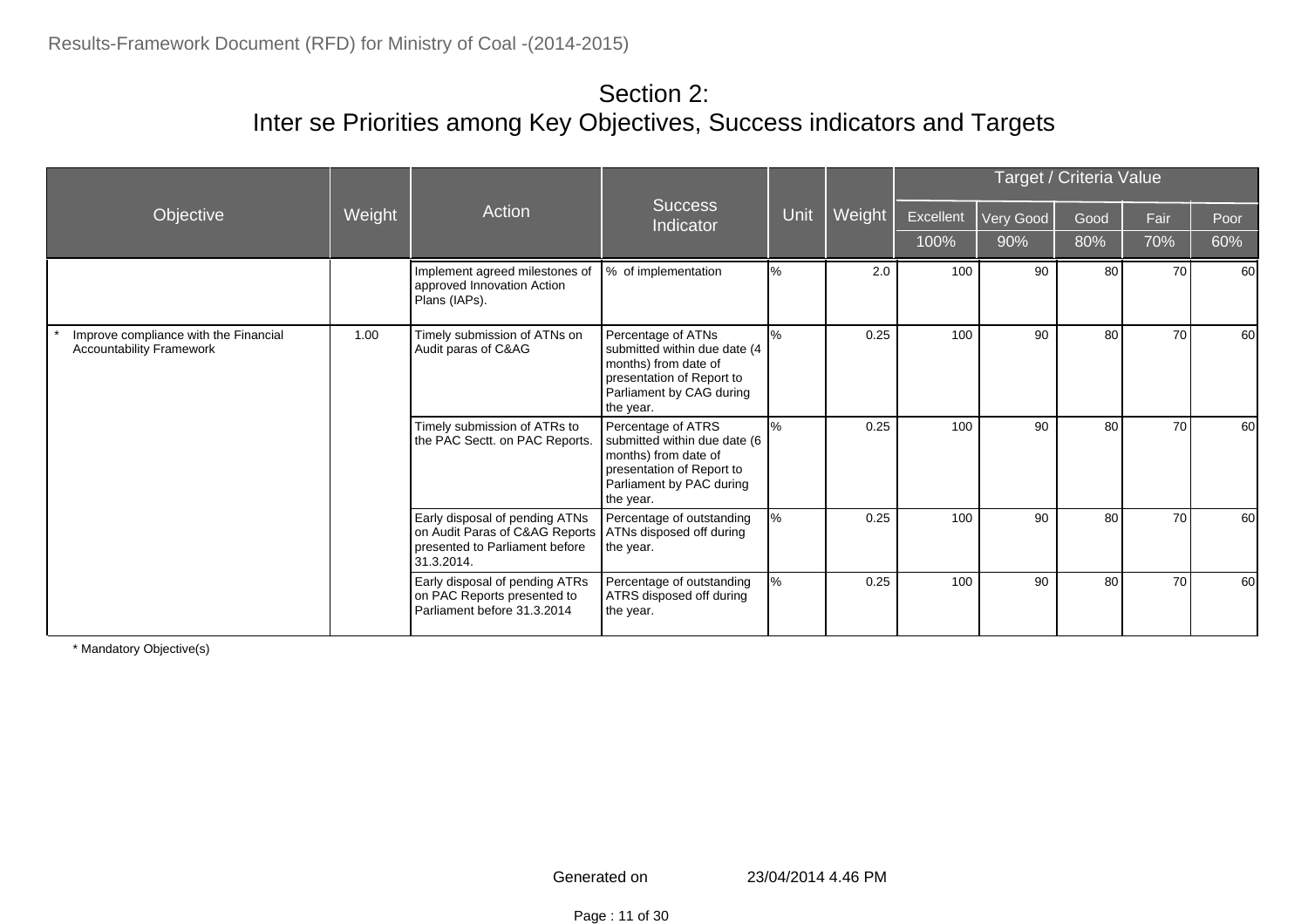| Objective                                                                                                                                                                      | Action                                                                                                                                                                                                     | <b>Success Indicator</b>                                                                                                | Unit             | Actual Value<br>for<br>FY 12/13 | for<br>FY 13/14 | Actual Value Target Value<br>for<br>FY 14/15 | Projected<br>Value for<br>FY 15/16 | Projected<br>Value for<br>FY 16/17 |
|--------------------------------------------------------------------------------------------------------------------------------------------------------------------------------|------------------------------------------------------------------------------------------------------------------------------------------------------------------------------------------------------------|-------------------------------------------------------------------------------------------------------------------------|------------------|---------------------------------|-----------------|----------------------------------------------|------------------------------------|------------------------------------|
| $[1]$<br>To ensure achievement of Annual<br>Action Plan targets for coal<br>production and off-take, OBR<br>removal, lignite production and lignite<br>based power generation. | [1.1] To help PSUs in<br>overcoming their<br>constraints/problems by<br>taking up them with<br>concerned Central<br>Ministries and State<br>Governments and<br>achieving their coal<br>production targets. | [1.1.1] Coal production target<br>by Coal India Limited<br>for the year 2014-15<br>(Target 2014-15-<br>512.00 MT)       | % of<br>target   | 97.43                           | 95.9            | 100                                          | 100                                | 100                                |
|                                                                                                                                                                                |                                                                                                                                                                                                            | [1.1.2] Lignite production<br>target by Neyveli<br>Lignite Corporation for<br>2014-15 (Target for<br>2014-15-25.60 MT). | $%$ of<br>target | 105.7                           | 100             | 100                                          | 100                                | 100                                |
|                                                                                                                                                                                |                                                                                                                                                                                                            | [1.1.3] Power generation<br>target by NLC for<br>2014-15. (Target for<br>2014-15-20285<br>Million Units).               | % of<br>target   | 107                             | 102             | 100                                          | 100                                | 100                                |
|                                                                                                                                                                                |                                                                                                                                                                                                            | [1.1.4] Coal production target<br>by SCCLfor the year<br>2014-15 (Target 2014-<br>15-56.00 MT)                          | $%$ of<br>target | 101                             | 90              | 100                                          | 100                                | 100                                |
|                                                                                                                                                                                | [1.2] Monitoring overburden<br>removal<br>(Target 2014-15 -958<br>million cubic meter)                                                                                                                     | [1.2.1] Overburden removal in<br>2014-15                                                                                | % of<br>target   | 82                              | 89              | 100                                          | 100                                | 100                                |
|                                                                                                                                                                                | [1.3] Monitoring Coal off take<br>and coal supplies to<br>power sectors.                                                                                                                                   | [1.3.1] Coal offtake target by<br>Coal India Limited for<br>the year 2014-15<br>(Target                                 | $%$ of<br>target | 98.98                           | 95.7            | 100                                          | 100                                | 100                                |

Page : 12 of 30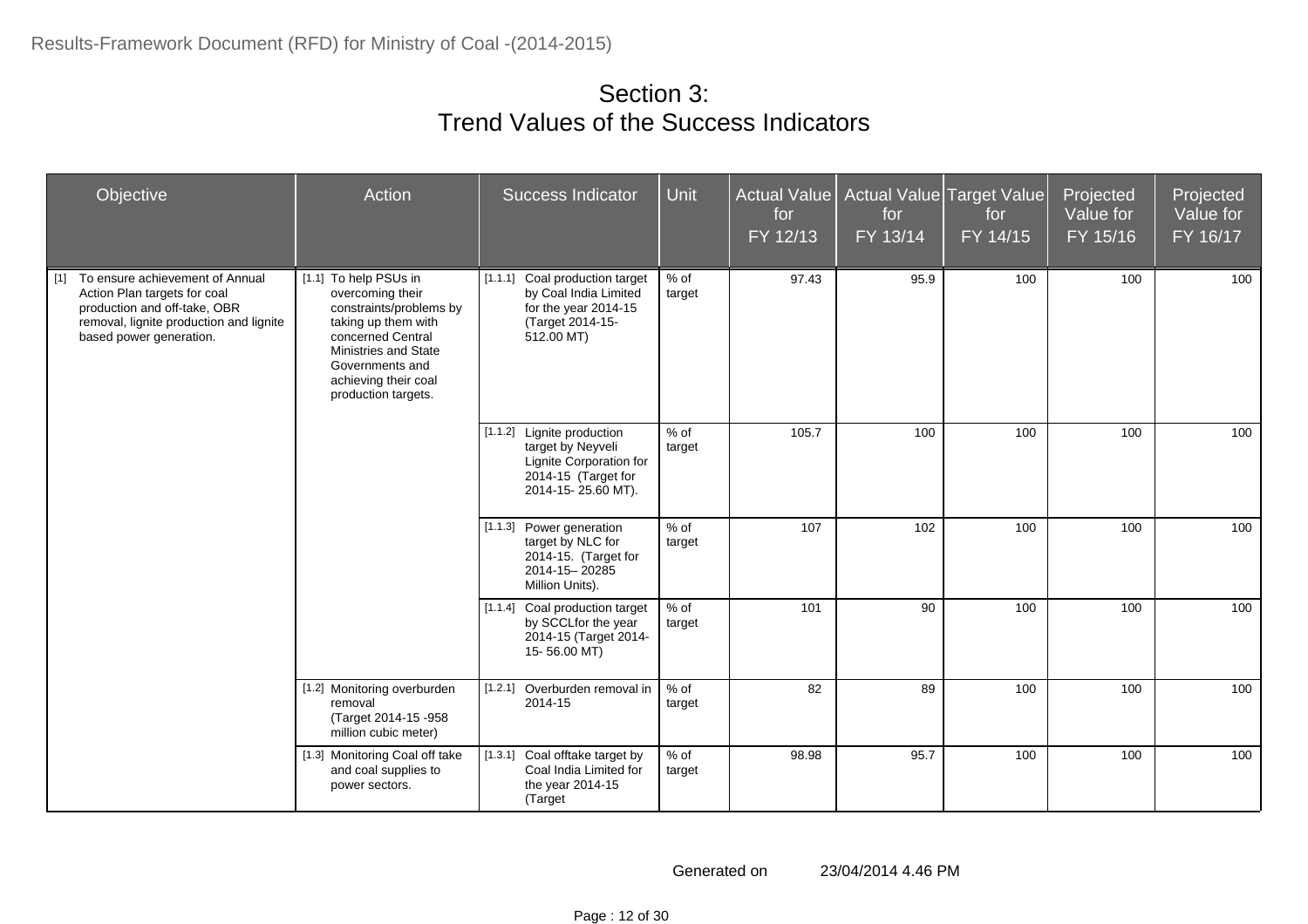| Objective                                                                                              | Action                                                     | Success Indicator                                                                                                                               | Unit             | <b>Actual Value</b><br>for<br>FY 12/13 | for<br>FY 13/14 | Actual Value Target Value<br>for<br>FY 14/15 | Projected<br>Value for<br>FY 15/16 | Projected<br>Value for<br>FY 16/17 |
|--------------------------------------------------------------------------------------------------------|------------------------------------------------------------|-------------------------------------------------------------------------------------------------------------------------------------------------|------------------|----------------------------------------|-----------------|----------------------------------------------|------------------------------------|------------------------------------|
|                                                                                                        |                                                            | 2014-15-525.00 MT).                                                                                                                             |                  |                                        |                 |                                              |                                    |                                    |
|                                                                                                        |                                                            | [1.3.2] Quantity of coal<br>supplied by CIL to<br>power utilities during<br>2014-15 as per target<br>(Target 2014-15: 409<br>MT).               | $%$ of<br>target | 101                                    | 360             | 100                                          | 100                                | 100                                |
| Auction of coal blocks and facilitation<br>$[2]$<br>of development and production from<br>coal blocks. | [2.1] Production from captive<br>blocks.                   | Achievement of<br>[2.1.1]<br>production target as<br>per Annual Action Plan<br>for 2014-15 for Public<br>sector-18MT.                           | $%$ of<br>target | 96.22                                  | 16.69           | 100                                          | 100                                | 100                                |
|                                                                                                        |                                                            | [2.1.2] Achievement of<br>production target for<br>captive coal blocks as<br>per Annual Action Plan<br>for 2014-15 for Private<br>sector-32 MT. | % of<br>target   | 91.70                                  | 25.19           | 100                                          | 100                                | 100                                |
|                                                                                                        | [2.2] Auction of Coal Blocks in<br>coal and lignite sector | [2.2.1]<br>Number of coal blocks<br>to be auctioned                                                                                             | Number           | $\Omega$                               | 14              | $\overline{\mathbf{4}}$                      | 6                                  | 8                                  |
|                                                                                                        |                                                            | Number of lignite<br>$[2.2.2]$<br>blocks to be auctioned                                                                                        | Number           | $\Omega$                               | $\mathbf{0}$    | $\overline{7}$                               | 5                                  | 5                                  |
|                                                                                                        | [2.3] Project in coal<br>companies on PPP/<br>MDO model    | [2.3.1] Award of work in<br>atleast 2 projects                                                                                                  | % of<br>projects | $\Omega$                               | $\Omega$        | 100                                          | 100                                | 100                                |
|                                                                                                        | [2.4] Start of production in<br>captive blocks             | [2.4.1] Captive blocks to start<br>production                                                                                                   | No. of<br>cases  | $\overline{4}$                         | 5               | 5                                            | 5                                  | 5                                  |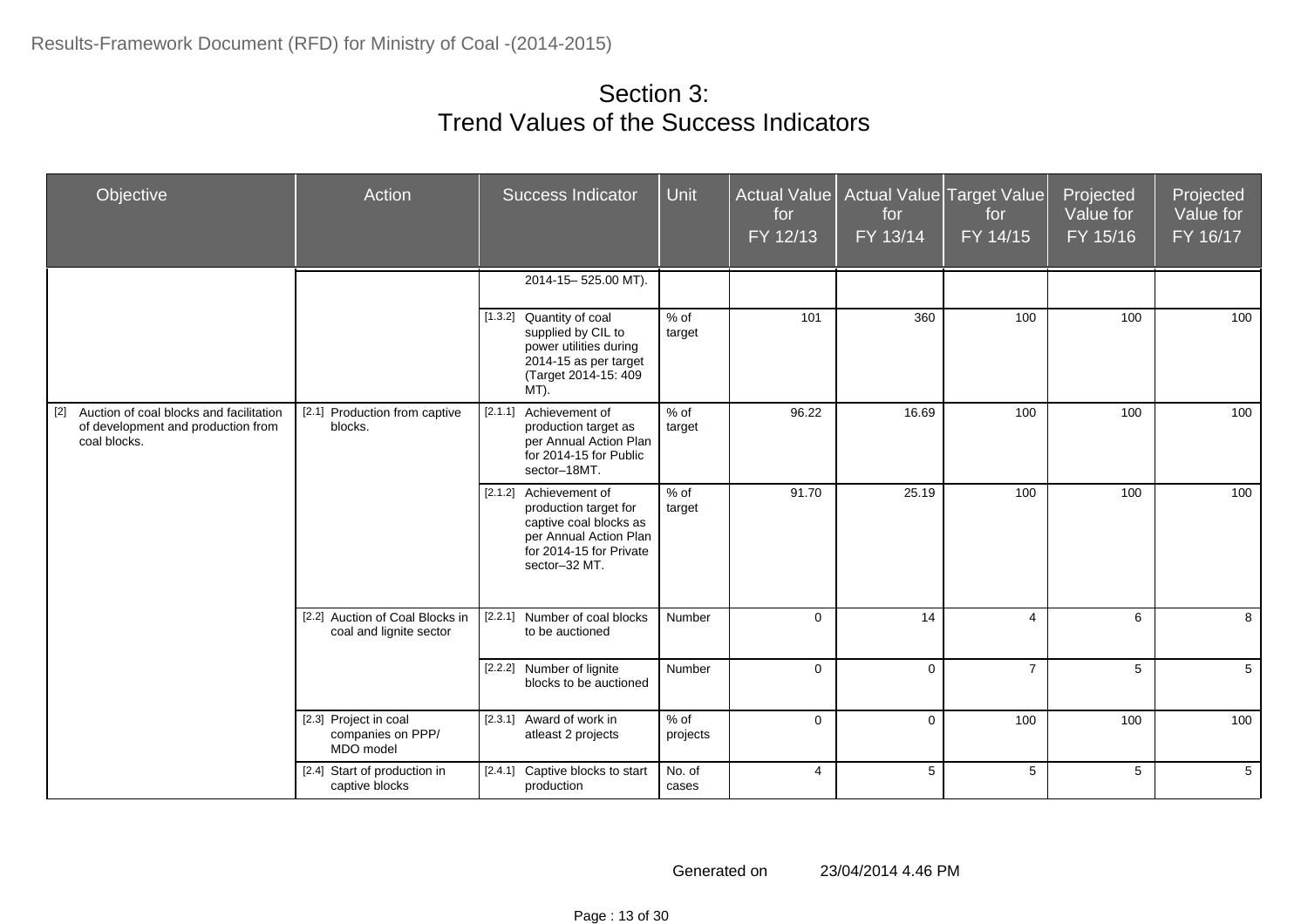| Objective                                                                                                         | Action                                                                                           | <b>Success Indicator</b>                                                                                                                                                   | Unit                                      | <b>Actual Value</b><br>for<br>FY 12/13 | for<br>FY 13/14                               | Actual Value Target Value<br>for<br>FY 14/15 | Projected<br>Value for<br>FY 15/16 | Projected<br>Value for<br>FY 16/17 |
|-------------------------------------------------------------------------------------------------------------------|--------------------------------------------------------------------------------------------------|----------------------------------------------------------------------------------------------------------------------------------------------------------------------------|-------------------------------------------|----------------------------------------|-----------------------------------------------|----------------------------------------------|------------------------------------|------------------------------------|
|                                                                                                                   | [2.5] Conveying mine plan<br>approval within 90 days                                             | [2.5.1]<br>% of mine plan<br>approval within 90<br>days                                                                                                                    | $%$ of<br>cases                           | 100                                    | 100                                           | 100                                          | 100                                | 100                                |
|                                                                                                                   | [2.6] Grant of prior approval<br>for mining lease within 45<br>days                              | % of mining lease<br>[2.6.1]<br>granted within 45 days                                                                                                                     | % of<br>cases                             | 100                                    | 100                                           | 100                                          | 100                                | 100                                |
| To ensure coal supply to various<br>$[3]$<br>consumers as per existing policy.                                    | [3.1]<br>Reduction of pit head<br>stock<br>(Base figure as on<br>$01.04.2014 - 48.97 \text{ MT}$ | [3.1.1]<br>Reducing pit head<br>stocks by 25% of base<br>figure by 31.12.2014<br>(CIL)                                                                                     | % of<br>reduction                         | 35                                     | 35                                            | 25                                           | 25                                 | 25                                 |
|                                                                                                                   | [3.2] Holding of SLC (LT)<br>review meetings                                                     | [3.2.1] No of cases dealt with<br>in SLC meetings                                                                                                                          | % of<br>cases                             | 100                                    | 100                                           | 100                                          | 100                                | 100                                |
|                                                                                                                   |                                                                                                  | [3.2.2]<br>Third party sampling to<br>be part of all future<br><b>FSA</b>                                                                                                  | % of FSA<br>with third<br>party<br>sampli | $\mathbf 0$                            | 100                                           | 100                                          | 100                                | 100                                |
| Introduction of appropriate technology<br>$[4]$<br>for improving production, productivity,<br>safety and quality. | [4.1] Deployment of<br>continuous miner in<br>different subsidiaries of<br>CIL.                  | [4.1.1] Work order for<br>Deployment of<br>continuous miner in 4<br>mines                                                                                                  | Number of<br>mines                        | $\Omega$                               | $\mathbf 0$                                   | 100                                          | 100                                | 100                                |
|                                                                                                                   | [4.2] Development of mines<br>using long wall projects.                                          | [4.2.1]<br><b>Obtaining DGMS</b><br>approval for support<br>design of Jhanjra mine<br>with a view to achieve<br>1.75 LT UG prod on<br>commissioning of<br>longwall project | Date                                      | $\sim$                                 | $\mathord{\hspace{1pt}\text{--}\hspace{1pt}}$ | 26/03/2015                                   | $\overline{a}$                     | $\mathbf{m}$                       |
|                                                                                                                   | [4.3] Monitoring the<br>achievement of OMS                                                       | [4.3.1] OMS for UG mines                                                                                                                                                   | Tonnes                                    | 0.77                                   | 0.80                                          | 0.81                                         | 0.85                               | 0.90                               |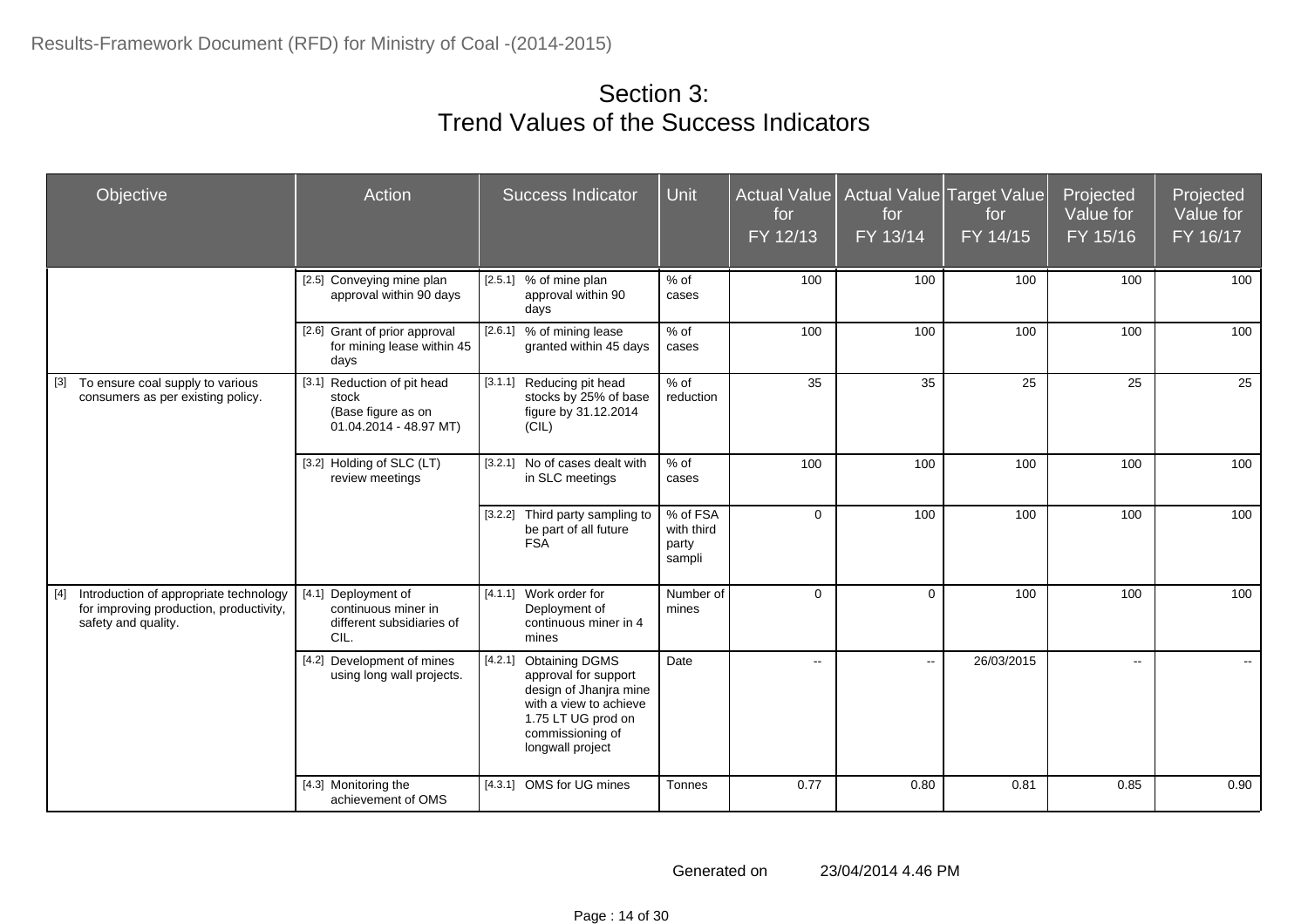| Objective                                    | Action                                                                                                  | <b>Success Indicator</b>                                                                                                          | <b>Unit</b>                                       | Actual Value<br>for<br>FY 12/13 | for<br>FY 13/14 | Actual Value Target Value<br>for<br>FY 14/15 | Projected<br>Value for<br>$FY$ 15/16 | Projected<br>Value for<br>FY 16/17 |
|----------------------------------------------|---------------------------------------------------------------------------------------------------------|-----------------------------------------------------------------------------------------------------------------------------------|---------------------------------------------------|---------------------------------|-----------------|----------------------------------------------|--------------------------------------|------------------------------------|
|                                              |                                                                                                         |                                                                                                                                   |                                                   |                                 |                 |                                              |                                      |                                    |
|                                              |                                                                                                         | [4.3.2] OMS for OC mines                                                                                                          | Tonnes                                            | 11.16                           | 12              | 13.33                                        | 14.00                                | 14.50                              |
|                                              |                                                                                                         | [4.3.3] Overall OMS                                                                                                               | Tonnes                                            | 5.32                            | 8.50            | 5.53                                         | 6.5                                  | $\overline{7.5}$                   |
|                                              | [4.4] Modernization and<br>technological<br>development program of<br>mines of CIL                      | [4.4.1]<br>Start implementation of<br>action based on the<br>report submitted by<br>consultant with<br>excellent as<br>31.12.2014 | Date                                              | $\mathbf{L}$                    | $\sim$          | 31/12/2014                                   | $\sim$                               | $\sim$                             |
|                                              | [4.5] Planning of 3 new<br>underground mines with<br>continuous miner- by<br>31/03/2015                 | [4.5.1]<br>Underground mines<br>planned by CMPDI<br>with continuous miner                                                         | % of UG<br>mines<br>planned                       | $\overline{a}$                  | $\sim$ $\sim$   | 66                                           | $\overline{\phantom{a}}$             |                                    |
|                                              | [4.6] Installation of GPS to<br>monitor dispatch of coal                                                | [4.6.1] Install GPS in OCM<br>with more than 1 MT<br>capacity                                                                     | No. of<br>mines<br>covered<br>under<br><b>GPS</b> | $\Omega$                        | 0               | 100                                          | 50                                   | 50                                 |
| [5] Research and development<br>initiatives. | [5.1] Promoting R&D activities<br>by sponsoring projects<br>suitable and benificial for<br>the industry | [5.1.1] Holding SSRC meeting<br>and sanction of 2 R&D<br>projects and<br>monitoring of progress<br>of work (New Item)             | $%$ of<br>projects<br>approved                    | $\Omega$                        | $\mathbf 0$     | 100                                          | 100                                  | 100                                |
|                                              |                                                                                                         | [5.1.2] Milestones achieved<br>for 3 major ongoing<br>projects                                                                    | % of<br>milestone<br>s<br>achieved                | $\mathbf 0$                     | 0               | 100                                          | 100                                  | 100                                |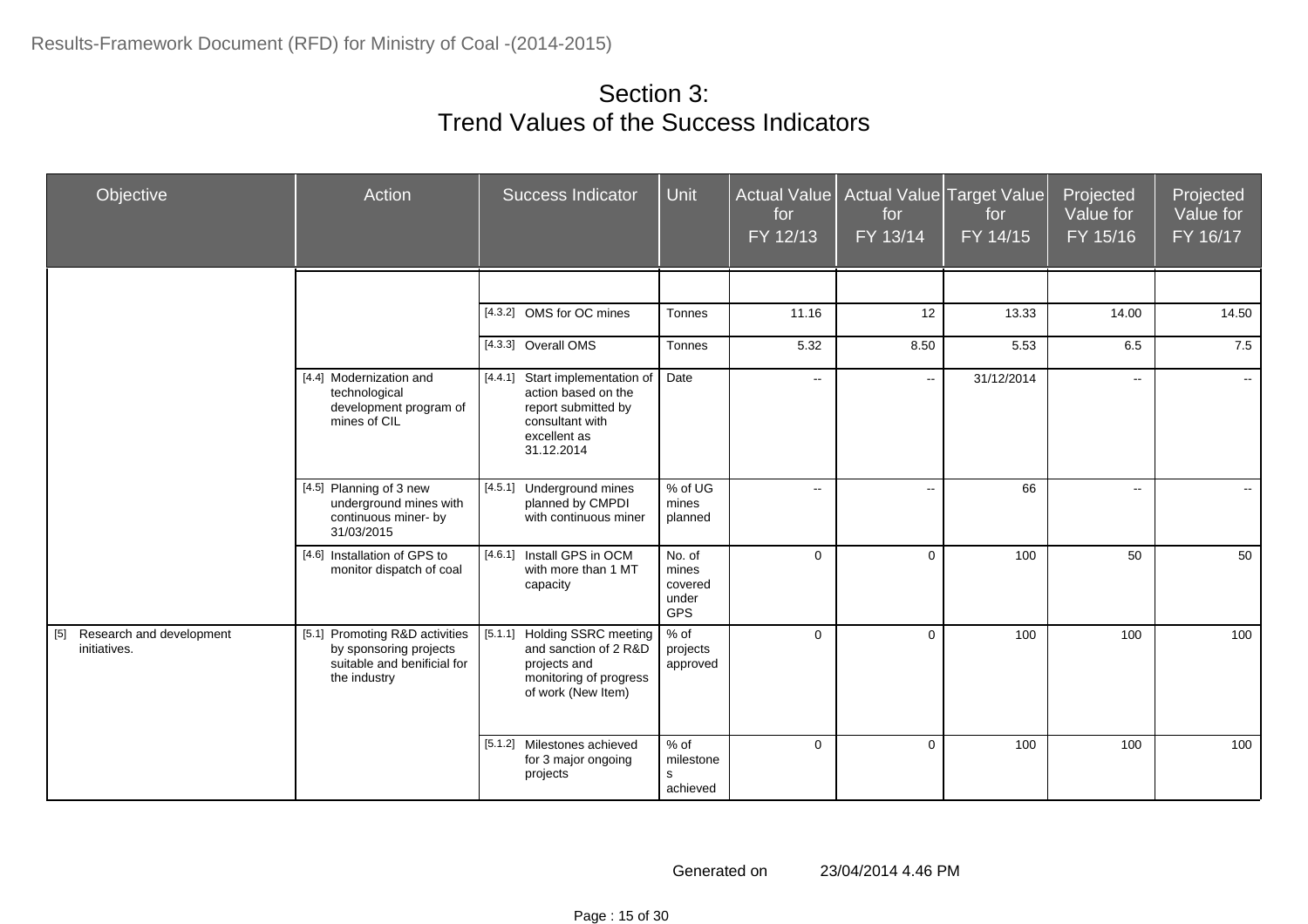| Objective                                                            | Action                                                                                           | <b>Success Indicator</b>                                                                                                                    | Unit                         | Actual Value<br>for<br>FY 12/13 | for<br>FY 13/14                               | Actual Value Target Value<br>for<br>FY 14/15 | Projected<br>Value for<br>FY 15/16 | Projected<br>Value for<br>FY 16/17 |
|----------------------------------------------------------------------|--------------------------------------------------------------------------------------------------|---------------------------------------------------------------------------------------------------------------------------------------------|------------------------------|---------------------------------|-----------------------------------------------|----------------------------------------------|------------------------------------|------------------------------------|
|                                                                      | [5.2] New initiatives by<br>Ministry of Coal                                                     | [5.2.1] e-Office (New Item)                                                                                                                 | % of<br>target               | $\mathbf 0$                     | $\mathbf 0$                                   | 100                                          | 100                                | 100                                |
|                                                                      |                                                                                                  | [5.2.2] Digitisation of all major<br>records (New Item)                                                                                     | % of<br>target               | $\Omega$                        | $\mathbf 0$                                   | 100                                          | 100                                | 100                                |
|                                                                      |                                                                                                  | [5.2.3] Integrated data base<br>system of coal blocks<br>& coal linkage                                                                     | % of<br>completio<br>n       | $\sim$                          | ÷÷                                            | 70                                           | $\overline{a}$                     | $\mathbf{e} = \mathbf{e}$          |
|                                                                      | [5.3] Holding of CCDA<br>meeting for sand stowing<br>in UG mines                                 | [5.3.1]<br>Sand stowing and<br>protective works<br>(quantity of coal<br>extracted in depillering<br>with stowing operation)<br>Target 54.50 | $%$ of<br>target<br>achieved | $\Omega$                        | $\Omega$                                      | 53.50                                        | 54.00                              | 54.50                              |
| [6] Augmenting the resource base by<br>enhancing exploration efforts | [6.1] Review and monitoring<br>the progress of detailed<br>drilling and promotional<br>drilling. | To achieve Annual<br>[6.1.1]<br>Action Plan Target for<br>detailed drilling by<br>CMPDIL for 2014-15 at<br>12 Lakh Mtr.                     | % of<br>target               | 56.30                           | ÷÷                                            | 100                                          | 100                                | 100                                |
|                                                                      |                                                                                                  | [6.1.2] Target for promotional<br>exploration for 2014-<br>15-1.65 Lakh Mtr.                                                                | % of<br>target               | $\sim$                          | $\overline{a}$                                | 100                                          | 100                                | 100                                |
|                                                                      |                                                                                                  | [6.1.3] Adding proved reserve<br>inventory with excellent<br>target as 3 BT                                                                 | <b>Billion</b><br>Tonnes     | $\sim$                          | $\mathord{\hspace{1pt}\text{--}\hspace{1pt}}$ | 3.00                                         | $\sim$                             | $\sim$                             |
| [7] Acquisition of land under CBA (A&D)<br>Act, 1957                 | [7.1] Scrutinize proposals<br>received from coal<br>companies under the                          | [7.1.1] Area to be acquired<br>under section 9(1) of<br>the CBA(A&D)                                                                        | $%$ of<br>target<br>achieved | $\mathbf 0$                     | $\mathbf 0$                                   | 6450.00                                      | 7000                               | 8000                               |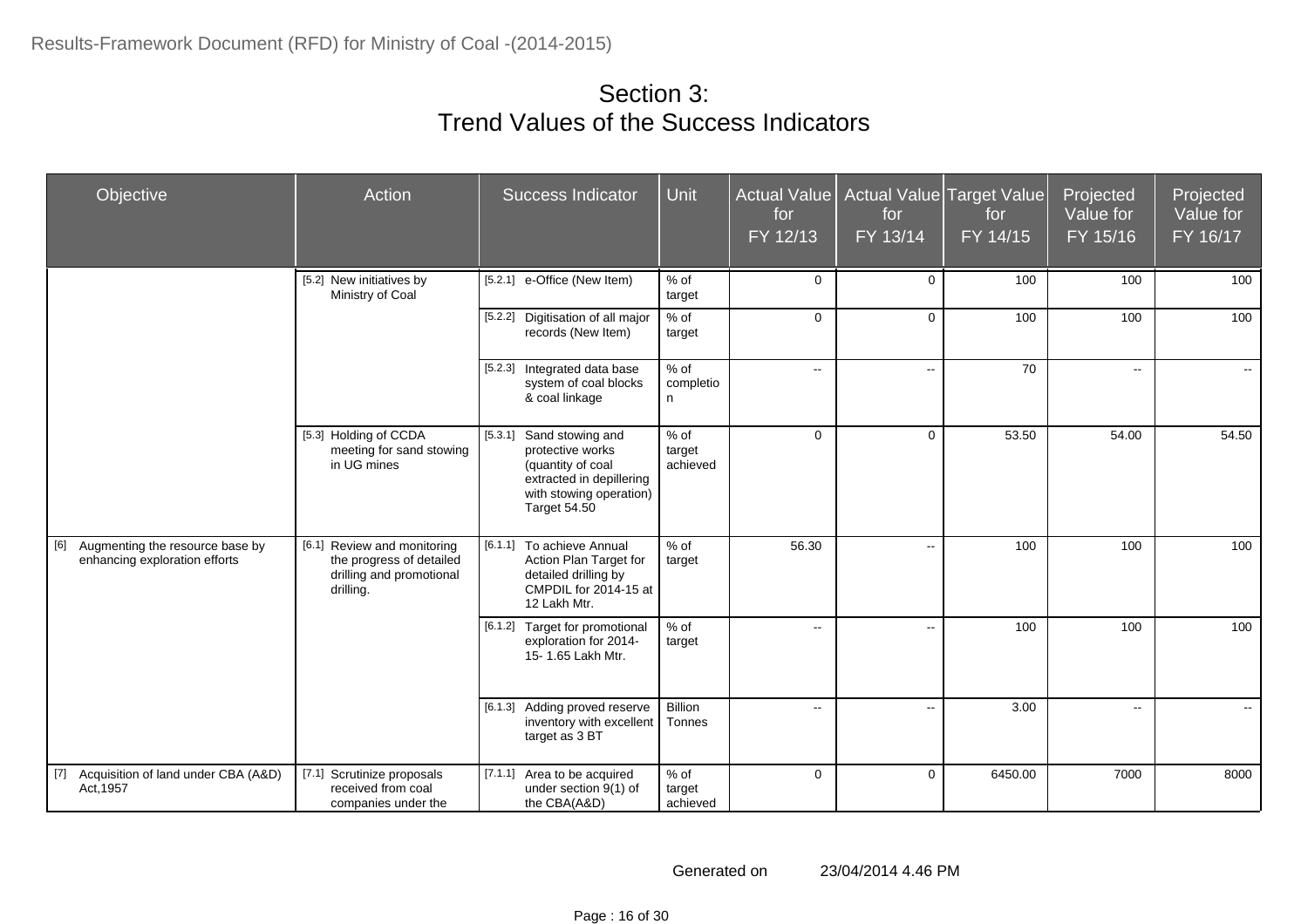| Objective | Action                                                                                                                                                                                                                                       | <b>Success Indicator</b>                                                                                                                                                                                               | Unit                                      | Actual Value<br>for<br>FY 12/13 | for<br>FY 13/14 | Actual Value Target Value<br>for<br>FY 14/15 | Projected<br>Value for<br>FY 15/16 | Projected<br>Value for<br>FY 16/17 |
|-----------|----------------------------------------------------------------------------------------------------------------------------------------------------------------------------------------------------------------------------------------------|------------------------------------------------------------------------------------------------------------------------------------------------------------------------------------------------------------------------|-------------------------------------------|---------------------------------|-----------------|----------------------------------------------|------------------------------------|------------------------------------|
|           | provisions of the Act as<br>well as guidelines issued<br>by the Ministry.                                                                                                                                                                    | Act, 1957 for<br>acquisition-6450.00<br>hectares (New Item)                                                                                                                                                            |                                           |                                 |                 |                                              |                                    |                                    |
|           | [7.2] Get the draft notification<br>vetted through the<br>Ministry of Law and get<br>vetted notifications<br>translated by Official<br>Language Wing of<br>Ministry of Law                                                                   | [7.2.1] Vetting of notifications<br>under section 4(1),<br>$7(1), 9(1)$ and $11(1)$ of<br>the CBA (A&D) Act,<br>1957 will be done<br>within the prescribed<br>time on receipt of each<br>proposal from coal<br>company | $\%$<br>Notificatio<br>ns to be<br>vetted | 100                             | 100             | 100                                          | 100                                | 100                                |
|           | [7.3] Issue notifications for<br>publication in the Gazette<br>of India                                                                                                                                                                      | [7.3.1] Publication of<br>Notification under<br>section 4(1), 7(1), 9(1)<br>and 11(1) of the CBA<br>(A&D) Act, 1957 will be<br>done within three<br>months on receipt of<br>each proposal from<br>coal company         | %<br>Notificatio<br>ns<br>Published       | 100                             | 100             | 100                                          | 100                                | 100                                |
|           | [7.4] Scrutinize the proposals<br>for payment of<br>compensation for land<br>and / or other interests.<br>received from the coal<br>companies as per the<br>provisions of CBA (A&D)<br>Act, 1957 and the<br>executive instructions of<br>the | [7.4.1] Sanction to each<br>proposal received from<br>coal company will be<br>issued within 45 days<br>subject to availability of<br>funds                                                                             | $%$ of<br>proposals<br>disposed           | 100                             | 100             | 100                                          | 100                                | 100                                |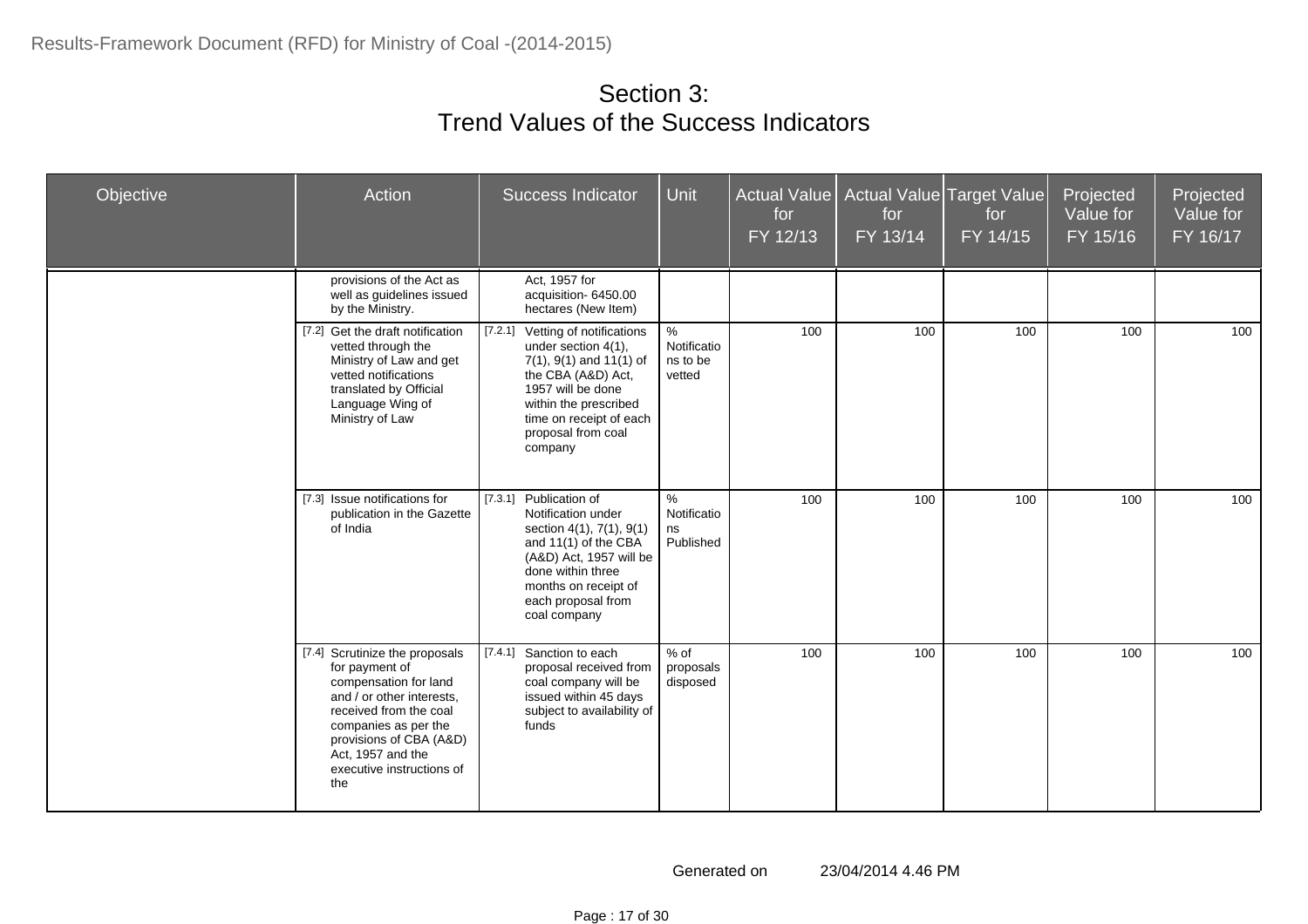| Objective                                                                         | Action                                                                                             | <b>Success Indicator</b>                                                          | Unit                                        | <b>Actual Value</b><br>for<br>FY 12/13 | for<br>FY 13/14             | Actual Value Target Value<br>for<br>FY 14/15 | Projected<br>Value for<br>FY 15/16 | Projected<br>Value for<br>FY 16/17 |
|-----------------------------------------------------------------------------------|----------------------------------------------------------------------------------------------------|-----------------------------------------------------------------------------------|---------------------------------------------|----------------------------------------|-----------------------------|----------------------------------------------|------------------------------------|------------------------------------|
|                                                                                   | Ministry                                                                                           |                                                                                   |                                             |                                        |                             |                                              |                                    |                                    |
| Infrastructure development to<br>[8]<br>augment coal & washed coal<br>production. | [8.1] Monitoring of<br>implementation of critical<br>rail & road links in<br>potential coalfields. | [8.1.1] Percentage deviation<br>from accepted<br>milestones                       | $%$ of<br>deviation                         | 100                                    | 100                         | 20                                           | 10                                 | 5 <sup>5</sup>                     |
|                                                                                   |                                                                                                    | [8.1.2] Holding of CCDAC<br>meetings for grant for<br>road                        | Length of<br>road<br>constructe<br>$d$ (km) | 110                                    | 113                         | 115                                          | 118                                | 120                                |
|                                                                                   | [8.2] Procurement of high<br>capacity HEMM to<br>improve opencast<br>capacity                      | [8.2.1] procurement of 240 T<br>dumpers by 31/3/2015<br>(New Item)                | Date of<br>procurem<br>ent                  | $\sim$                                 | $\sim$                      | 28/03/2015                                   | $\sim$                             | $\sim$                             |
|                                                                                   | [8.3] Production target for<br>washed coal for coking<br>coal and non-coking coal                  | [8.3.1] Production of washed<br>coking coal by CIL-3<br>million tonnes            | % of prod.<br>of washed<br>coal             | $\sim$                                 | $\mathbf{H}$                | 100                                          | 100                                | 100                                |
|                                                                                   |                                                                                                    | [8.3.2] Production of washed<br>non-coking coal by<br>CIL-10.03 million<br>tonnes | % of prod<br>of washed<br>non coal          | $\sim$                                 | $\mathcal{L}_{\mathcal{F}}$ | 100                                          | 100                                | 100                                |
|                                                                                   | [8.4] Increasing coal washing<br>capacity                                                          | [8.4.1]<br>Work order for new 2<br>washeries                                      | % of work<br>orders                         | $\sim$                                 | $\sim$                      | 100                                          | 100                                | 100                                |
|                                                                                   |                                                                                                    | [8.4.2] Increasing capacity<br>utilization of washery                             | $\%$<br>improvem<br>ent of<br>capa. utili.  | $\sim$                                 | $\mathbb{H}^{\mathbb{Z}}$   | 100                                          | 100                                | 100                                |
| Joint Responsibility for power<br>$[9]$<br>generation                             | [9.1] Give necessary support<br>and clearance                                                      | [9.1.1]<br>Additional capacity<br>installed                                       | <b>MW</b>                                   | $\sim$                                 | $\mathcal{L}_{\mathcal{F}}$ | 18500                                        | $\overline{\phantom{a}}$           | $\mathbf{e} = \mathbf{e}$          |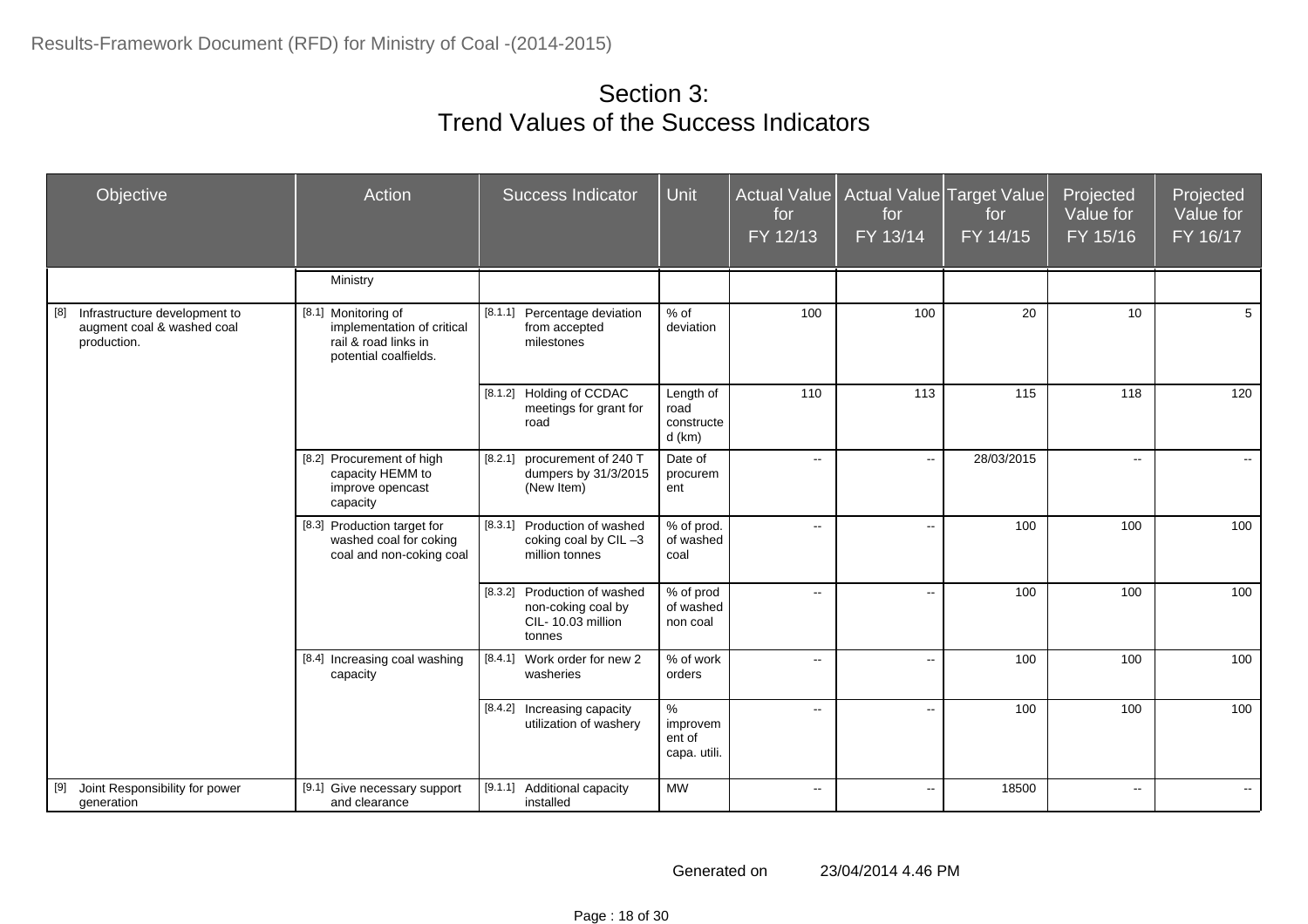| Objective                                                                      | Action                                                                                                                         | <b>Success Indicator</b>                          | <b>Unit</b> | Actual Value<br>for<br>FY 12/13 | for<br>FY 13/14                               | Actual Value Target Value<br>for<br>FY 14/15 | Projected<br>Value for<br>FY 15/16 | Projected<br>Value for<br>FY 16/17 |
|--------------------------------------------------------------------------------|--------------------------------------------------------------------------------------------------------------------------------|---------------------------------------------------|-------------|---------------------------------|-----------------------------------------------|----------------------------------------------|------------------------------------|------------------------------------|
|                                                                                |                                                                                                                                |                                                   |             |                                 |                                               |                                              |                                    |                                    |
|                                                                                |                                                                                                                                | [9.1.2] Total power generated                     | <b>BU</b>   | $\sim$                          | $\mathord{\hspace{1pt}\text{--}\hspace{1pt}}$ | 1030                                         | $\sim$                             | $\sim$                             |
| Efficient Functioning of the RFD<br>System                                     | Timely submission of Draft<br>RFD for 2015-2016 for<br>Approval                                                                | On-time submission                                | Date        | $\overline{\phantom{a}}$        | $\mathbf{L}$                                  | 06/03/2015                                   | $\overline{\phantom{a}}$           |                                    |
|                                                                                | Timely submission of Results<br>for 2013-2014                                                                                  | On-time submission                                | Date        | $\mathcal{L}_{\mathcal{F}}$     | $\mathbb{L}^{\mathbb{L}}$                     | 02/05/2014                                   | $\sim$                             | $\sim$                             |
| Enhanced Transparency / Improved<br>Service delivery of<br>Ministry/Department | Rating from Independent Audit<br>of implementation of Citizens'<br>/ Clients' Charter (CCC)                                    | Degree of implementation of<br>commitments in CCC | $\%$        | $\overline{\phantom{a}}$        | ÷÷                                            | 95                                           | $\overline{a}$                     | $\sim$                             |
|                                                                                | Independent Audit of<br>implementation of Grievance<br>Redress Management (GRM)<br>system                                      | Degree of success in<br>implementing GRM          | $\%$        | $\overline{\phantom{a}}$        | $\mathord{\hspace{1pt}\text{--}\hspace{1pt}}$ | 95                                           | $\mathbf{u}$                       | $\sim$                             |
| Reforming Administration                                                       | Update departmental strategy<br>to align with revised priorities                                                               | Date                                              | Date        | $\overline{\phantom{a}}$        | Ξ.                                            | 02/11/2014                                   | $\overline{a}$                     | $\sim$                             |
|                                                                                | Implement agreed milestones<br>of approved Mitigating<br>Strategies for Reduction of<br>potential risk of corruption<br>(MSC). | % of Implementation                               | $\%$        | $\overline{\phantom{a}}$        | --                                            | 90                                           | $\sim$                             | н.                                 |
|                                                                                | Implement agreed milestones<br>for implementation of ISO 9001                                                                  | % of implementation                               | %           | $\overline{\phantom{a}}$        | $\overline{\phantom{a}}$                      | 95                                           | $-$                                | $\sim$                             |

\* Mandatory Objective(s)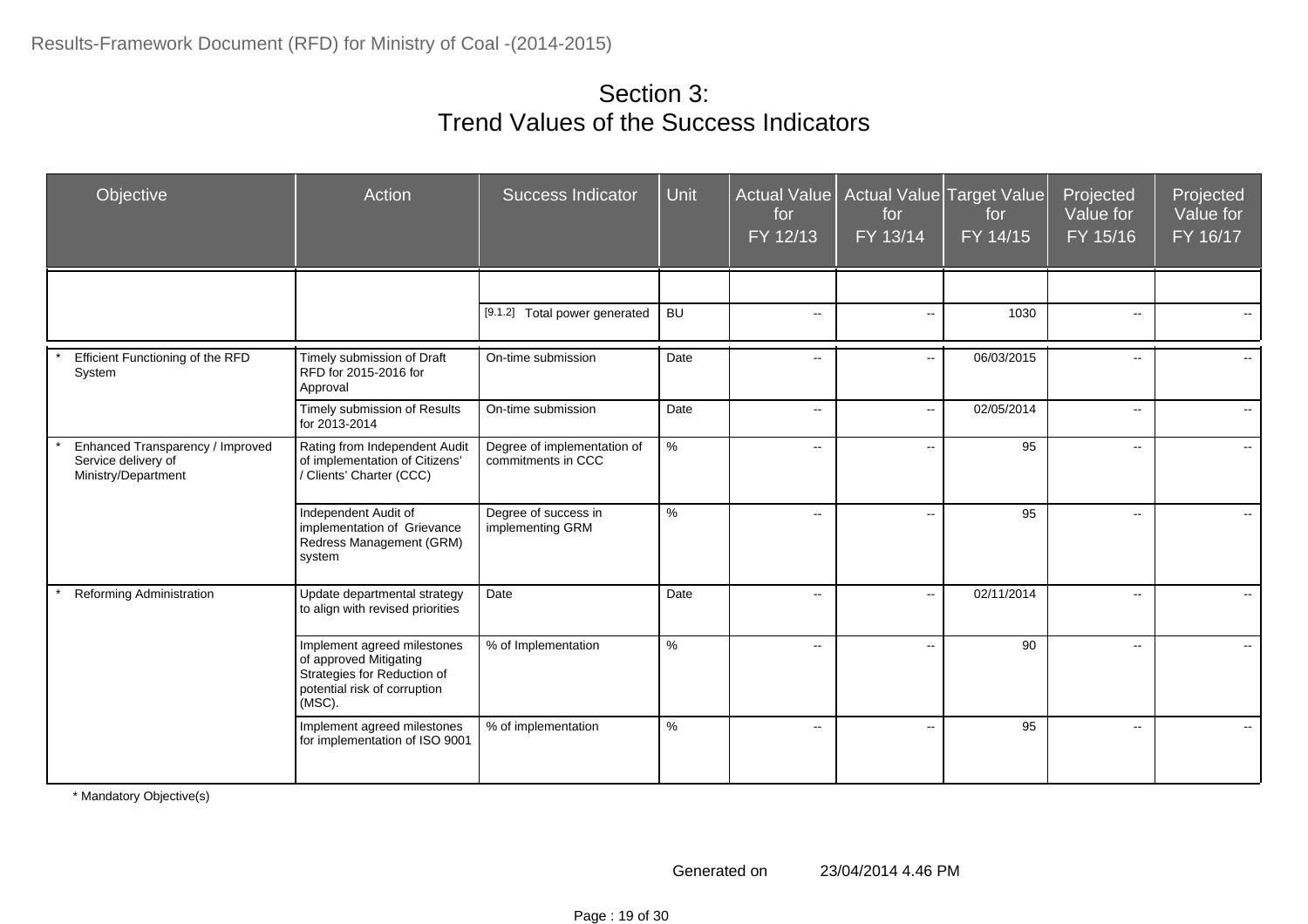| Objective                                                                | Action                                                                                                           | <b>Success Indicator</b>                                                                                                                         | Unit          | Actual Value<br>for<br>FY 12/13 | for<br>FY 13/14          | Actual Value Target Value<br>for<br>FY 14/15 | Projected<br>Value for<br>FY 15/16 | Projected<br>Value for<br>FY 16/17 |
|--------------------------------------------------------------------------|------------------------------------------------------------------------------------------------------------------|--------------------------------------------------------------------------------------------------------------------------------------------------|---------------|---------------------------------|--------------------------|----------------------------------------------|------------------------------------|------------------------------------|
|                                                                          | % of Responsibility Centres<br>with RFD in RFMS                                                                  | <b>Responsibility Centres</b><br>covered                                                                                                         | $\%$          | $\overline{\phantom{a}}$        | $\overline{\phantom{a}}$ | 95                                           | $\overline{\phantom{a}}$           |                                    |
|                                                                          | Implement agreed milestones<br>of approved Innovation Action<br>Plans (IAPs).                                    | % of implementation                                                                                                                              | $\%$          | $\mathbf{u}$                    | $\overline{\phantom{a}}$ | 90                                           | $-$                                | $\sim$                             |
| Improve compliance with the Financial<br><b>Accountability Framework</b> | Timely submission of ATNs on<br>Audit paras of C&AG                                                              | Percentage of ATNs<br>submitted within due date (4<br>months) from date of<br>presentation of Report to<br>Parliament by CAG during the<br>year. | $\frac{9}{6}$ | $\overline{\phantom{a}}$        | $\overline{\phantom{a}}$ | 90                                           | $-$                                | $\sim$ $\sim$                      |
|                                                                          | Timely submission of ATRs to<br>the PAC Sectt. on PAC<br>Reports.                                                | Percentage of ATRS<br>submitted within due date (6<br>months) from date of<br>presentation of Report to<br>Parliament by PAC during the<br>year. | $\frac{9}{6}$ | $\overline{a}$                  | $\overline{\phantom{a}}$ | 90                                           | $\overline{\phantom{a}}$           |                                    |
|                                                                          | Early disposal of pending<br>ATNs on Audit Paras of C&AG<br>Reports presented to<br>Parliament before 31.3.2014. | Percentage of outstanding<br>ATNs disposed off during the<br>year.                                                                               | %             | $-$                             | $\overline{\phantom{a}}$ | 90                                           | --                                 | $\overline{\phantom{a}}$           |
|                                                                          | Early disposal of pending<br><b>ATRs on PAC Reports</b><br>presented to Parliament before<br>31.3.2014           | Percentage of outstanding<br>ATRS disposed off during the<br>year.                                                                               | %             | $\mathbf{u}$                    | $\overline{\phantom{a}}$ | 90                                           | $\overline{\phantom{a}}$           | $\overline{\phantom{a}}$           |

\* Mandatory Objective(s)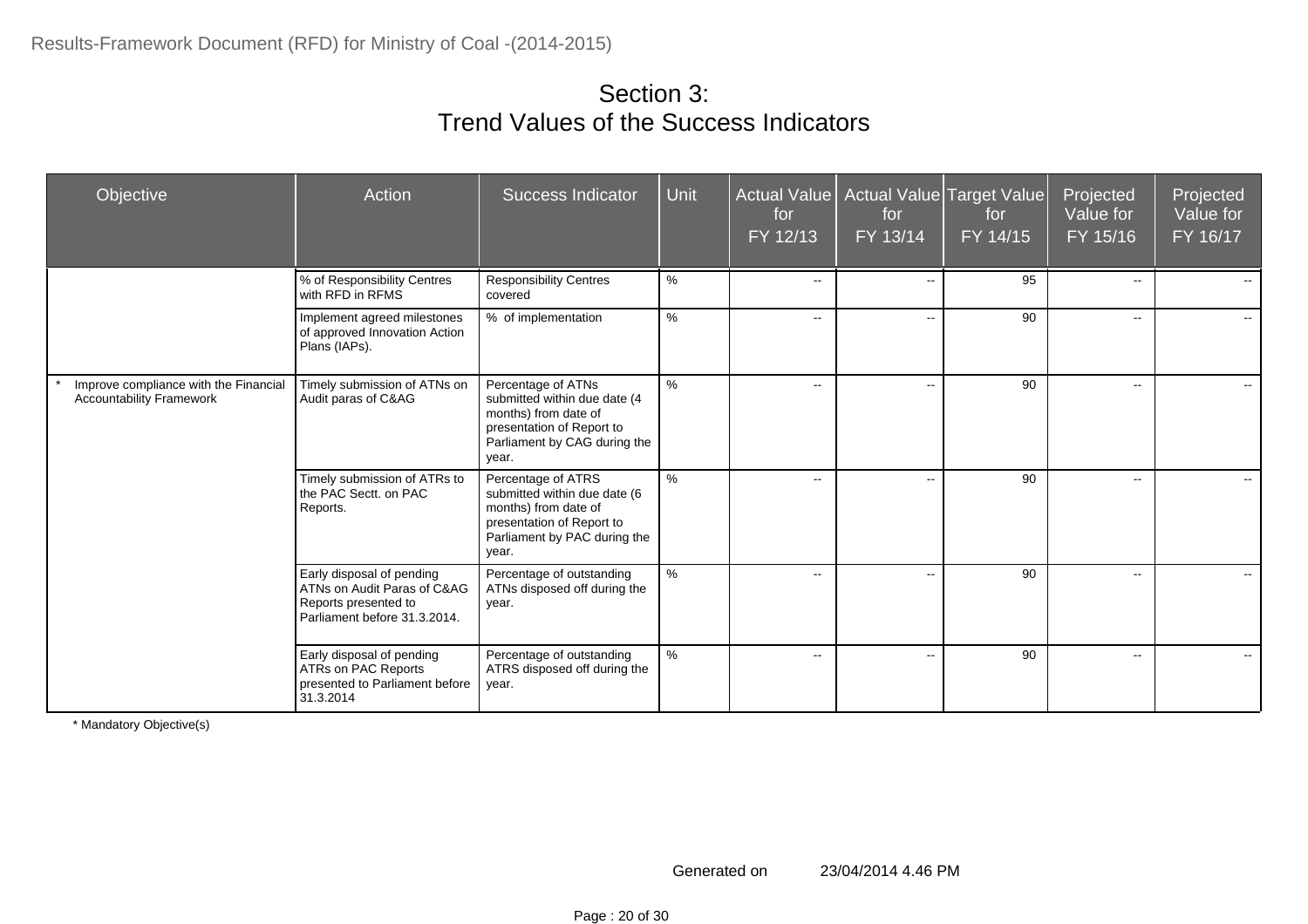## Section 4: Acronym

| SI.No          | Acronym          | Description                                          |
|----------------|------------------|------------------------------------------------------|
| $\overline{1}$ | <b>ACQ</b>       | <b>Annual Contracted Quantity</b>                    |
| $\mathbf 2$    | CBA(A and D)     | Coal Bearing Areas (Acquisition and Development)     |
| $\mathbf{3}$   | CCDAC            | Coal Conservation and Development Advisory Committee |
| 4              | $\overline{CCT}$ | Clean Coal Technology                                |
| $\overline{5}$ | <b>DGMS</b>      | Directorate General of Mines Safety                  |
| $\,6\,$        | <b>FSA</b>       | Fuel Supply Agreement                                |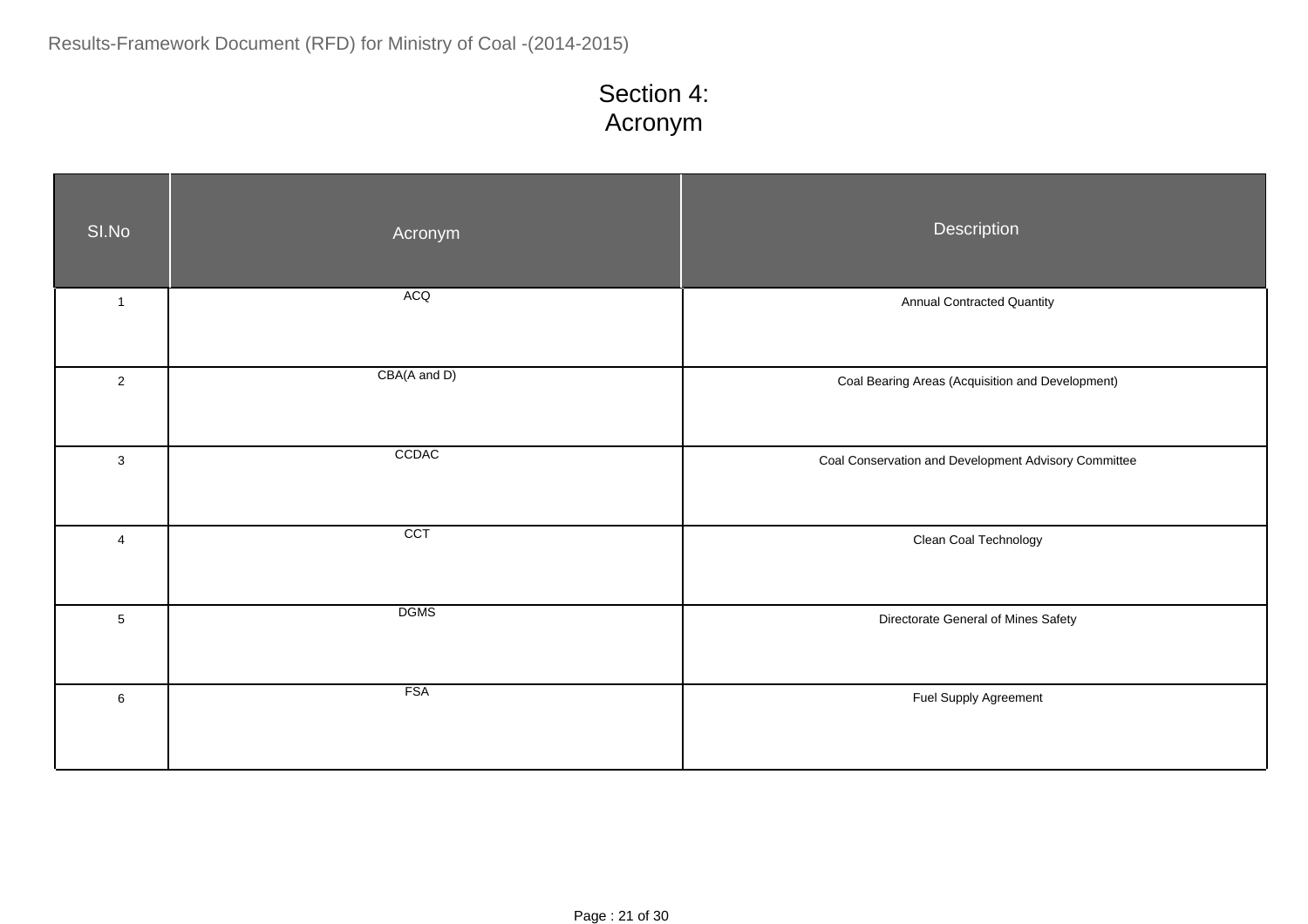## Section 4: Acronym

| SI.No          | Acronym     | Description                                   |
|----------------|-------------|-----------------------------------------------|
| $\overline{7}$ | <b>HEMM</b> | Heavy Earth Moving Machinery                  |
| $\bf 8$        | OBR         | Over Burden Removal                           |
| $9\,$          | OMS         | Output per Man shift                          |
| 10             | PPP         | Public Private Partnership                    |
| $11$           | SLC (LT)    | Standing Linkage Committee (Long Term)        |
| 12             | SSRC        | <b>Standing Scientific Research Committee</b> |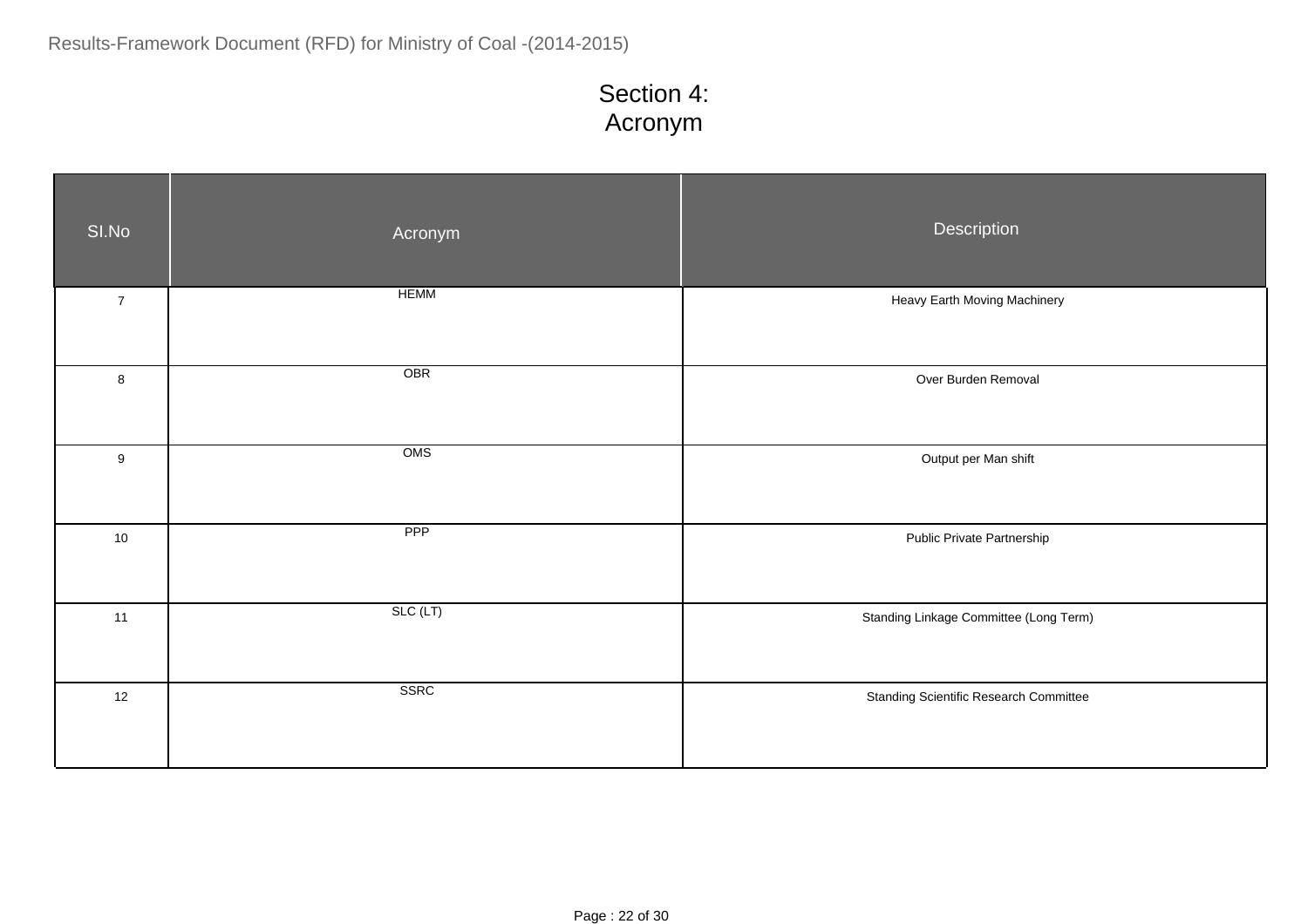# Section 4: Acronym

| Description<br>SI.No<br>Acronym |  |
|---------------------------------|--|
|---------------------------------|--|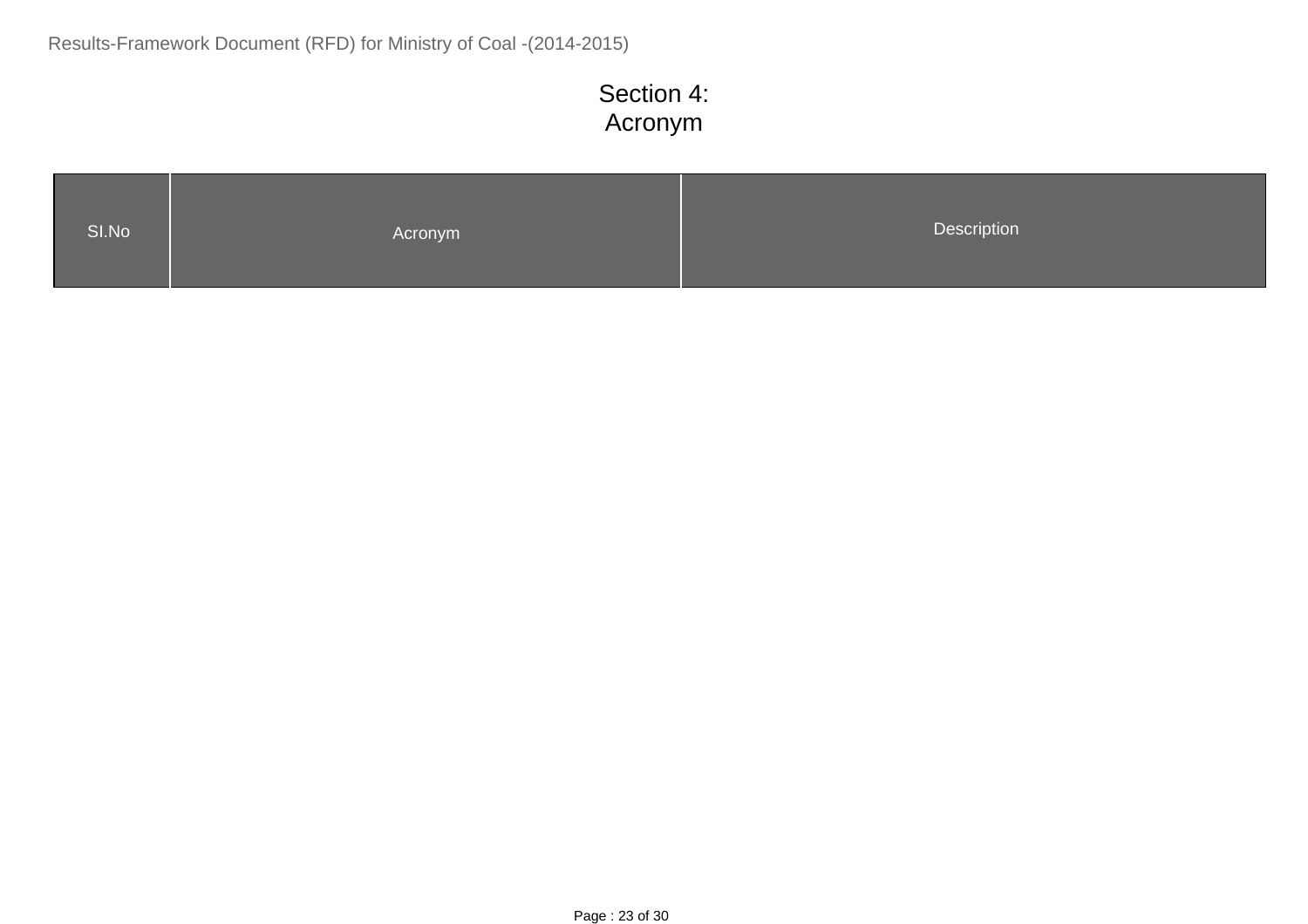#### Section 4: Description and Definition of Success Indicators and Proposed Measurement Methodology

| SI.No         | Success indicator                                                                                               | <b>Description</b>                                                                                                                                                                                | <b>Definition</b>                                                                                                                                                                                                                                                                                   | Measurement | <b>General Comments</b> |
|---------------|-----------------------------------------------------------------------------------------------------------------|---------------------------------------------------------------------------------------------------------------------------------------------------------------------------------------------------|-----------------------------------------------------------------------------------------------------------------------------------------------------------------------------------------------------------------------------------------------------------------------------------------------------|-------------|-------------------------|
|               | [3.2.1] Reducing pit head stocks by 25% of base<br>figure by 31.12.2014 (CIL)                                   | Coal produced from a mine is<br>dumped at pit head. Due to<br>evacuation constraints some amount<br>of coal is not despatched from mine<br>and maintained as pit head stock.                      |                                                                                                                                                                                                                                                                                                     |             |                         |
| $\mathcal{P}$ | [4.1.1] Work order for Deployment of continuous<br>miner in 4 mines                                             | In order to ensure safety and<br>efficiency mechanisation of UG mines<br>have been planned. Continuous<br>miner is one of the machine which<br>can cut coal from underground<br>without blasting. | A machine with large rotating<br>steel drum equipped with<br>tungsten carbine teeth to<br>scrap the coal from the coal<br>seam in underground mines.<br>This is a mass production<br>machine and the coal cut by<br>the machine is transported<br>from the face using<br>conveyers and shuttle cars |             |                         |
| 3             | [5.1.1] Holding SSRC meeting and sanction of 2<br>R&D projects and monitoring of progress of work<br>(New Item) | Standing scientific research<br>committee is the apex body to<br>approve R&D projects. The<br>committee is headed by Secretary<br>(Coal).                                                         |                                                                                                                                                                                                                                                                                                     |             |                         |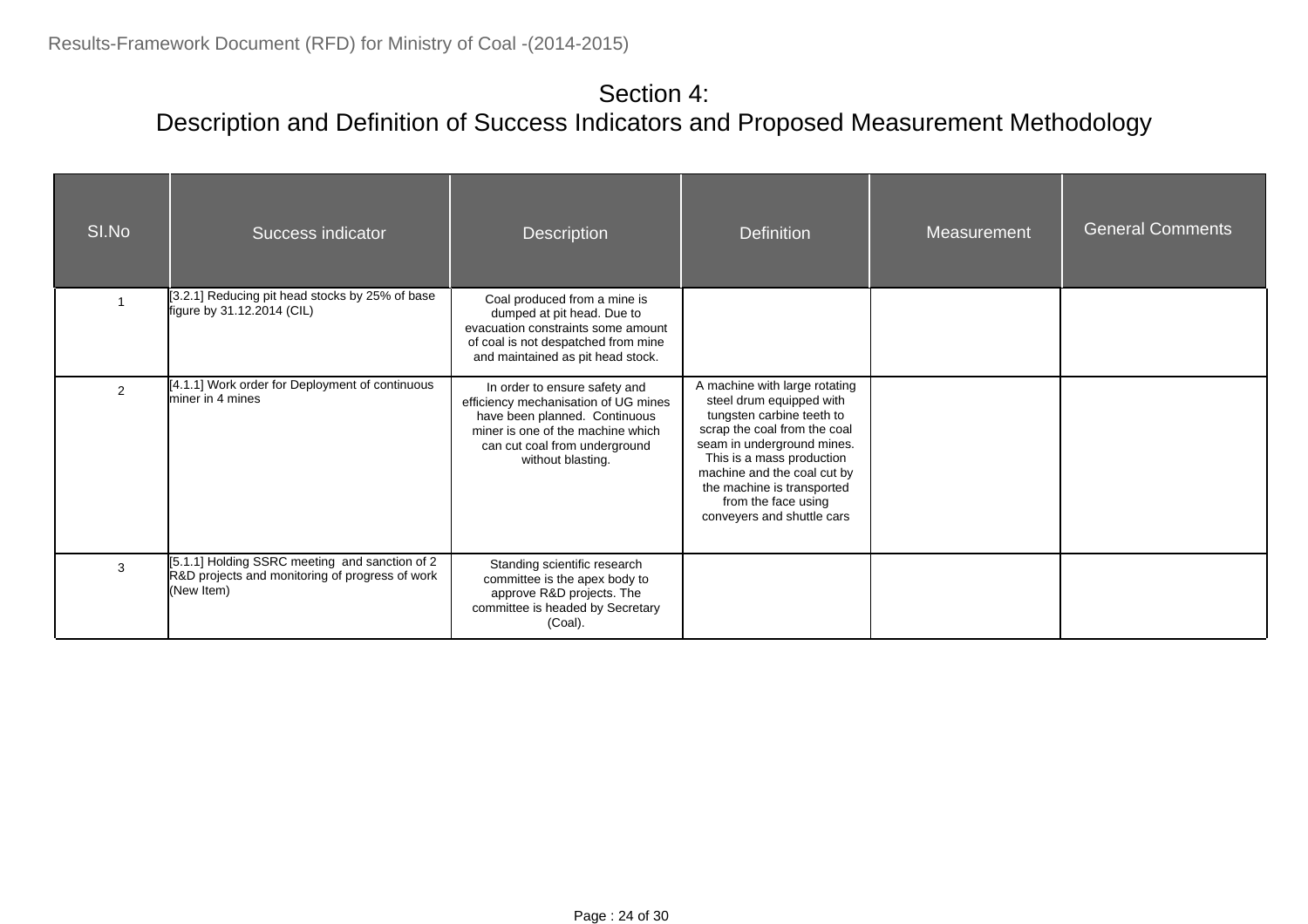| Location<br><b>Type</b> | <b>State</b> | <b>Organisation Type</b> | <b>Organisation Name</b>               | <b>Relevant Success</b><br>Indicator                                                                                 | What is your<br>requirement from<br>this organisation                                                                                                                                                                                                                                                                                                                                                                                        | Justification for this<br>requirement                                            | Please quantify your<br>requirement from<br>this Organisation | What happens if<br>your requirement is<br>not met.                                          |
|-------------------------|--------------|--------------------------|----------------------------------------|----------------------------------------------------------------------------------------------------------------------|----------------------------------------------------------------------------------------------------------------------------------------------------------------------------------------------------------------------------------------------------------------------------------------------------------------------------------------------------------------------------------------------------------------------------------------------|----------------------------------------------------------------------------------|---------------------------------------------------------------|---------------------------------------------------------------------------------------------|
| Central<br>Government   |              | Ministry                 | Ministry of Environment and<br>Forests | [6.1.1] To achieve<br>Annual Action Plan<br>Target for detailed<br>drilling by CMPDIL for<br>2014-15 at 12 Lakh Mtr. | MoEF is required to<br>review the status of<br>providing EC and FC<br>proposals at their level<br>for expediting the<br>same.Similarly time<br>taken in conveying the<br>approvals after the<br>same are<br>recommended by<br>EAC/FAC needs to be<br>reviewed for avoiding<br>delays in<br>communicating<br>administrative<br>approvals.Further,<br>MoEF is required to<br>give priority for online<br>processing of EC and<br>FC proposals. | In the absence of EC and FC<br>clearance, projects will not<br>progress further. | Clearance of proposals<br>pending with MoEF                   | Commencement of<br>subsequent activities will<br>not start leading to dealy in<br>projects. |
|                         |              |                          |                                        | [6.1.2] Target for<br>promotional exploration<br>for 2014-15- 1.65 Lakh<br>Mtr.                                      | MoEF is required to<br>review the status of<br>providing EC and FC<br>proposals at their level<br>for expediting the<br>same.Similarly time<br>taken in conveying the<br>approvals after the<br>same are<br>recommended by<br>EAC/FAC needs to                                                                                                                                                                                               | In the absence of EC and FC<br>clearance, projects will not<br>progress further. | Clearance of proposals<br>pending with MoEF                   | Commencement of<br>subsequent activities will<br>not start leading to dealy in<br>projects. |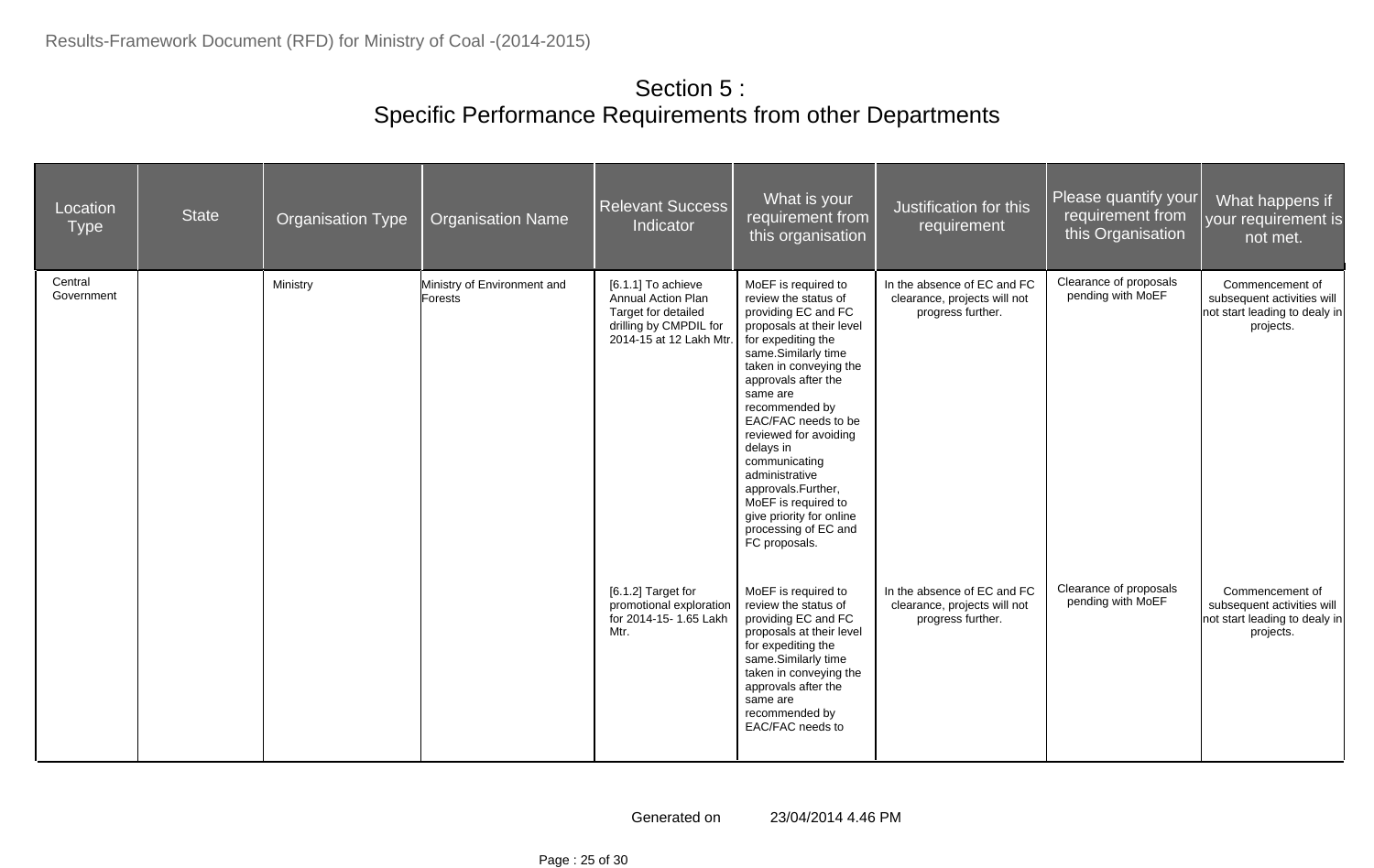| Location<br><b>Type</b> | <b>State</b> | <b>Organisation Type</b> | <b>Organisation Name</b>    | <b>Relevant Success</b><br>Indicator                                                                                                                                                                       | What is your<br>requirement from<br>this organisation                                                                                                                                      | Justification for this<br>requirement                                                          | Please quantify your<br>requirement from<br>this Organisation                                              | What happens if<br>your requirement is<br>not met.                                          |
|-------------------------|--------------|--------------------------|-----------------------------|------------------------------------------------------------------------------------------------------------------------------------------------------------------------------------------------------------|--------------------------------------------------------------------------------------------------------------------------------------------------------------------------------------------|------------------------------------------------------------------------------------------------|------------------------------------------------------------------------------------------------------------|---------------------------------------------------------------------------------------------|
|                         |              |                          |                             | [6.1.2] Target for<br>promotional exploration<br>for 2014-15-1.65 Lakh<br>Mtr.                                                                                                                             | be reviewed for<br>avoiding delays in<br>communicating<br>administrative<br>approvals.Further,<br>MoEF is required to<br>give priority for online<br>processing of EC and<br>FC proposals. | In the absence of EC and FC<br>clearance, projects will not<br>progress further.               | Clearance of proposals<br>pending with MoEF                                                                | Commencement of<br>subsequent activities will<br>not start leading to dealy in<br>projects. |
|                         |              |                          |                             | [1.1.1] Coal production<br>target by Coal India<br>Limited for the year<br>2014-15 (Target 2014-<br>15-512.00 MT)                                                                                          | Achievement of target<br>is subject to clearance<br>of EC and FC cases<br>and lifting of CEPI<br>monotorium in potential<br>coal fields.                                                   | In the absence of EC and FC<br>clearance, projects will not<br>progress further.               | Clearance of proposals<br>pending with MoEF and<br>lifting of CEPI monotorium<br>in potential coal fields. | Commencement of<br>subsequent activities will<br>not start leading to dealy in<br>projects. |
|                         |              |                          |                             | [1.1.4] Coal production<br>target by SCCLfor the<br>year 2014-15 (Target<br>2014-15-56.00 MT)                                                                                                              | Achievement of target<br>is subject to clearance<br>of EC and FC cases<br>and lifting of CEPI<br>monotorium in potential<br>coal fields.                                                   | In the absence of EC and FC<br>clearance, projects will not<br>progress further.               | Clearance of proposals<br>pending with MoEF and<br>lifting of CEPI monotorium<br>in potential coal fields. | Commencement of<br>subsequent activities will<br>not start leading to dealy in<br>projects. |
|                         |              |                          | Ministry of Law and Justice | [7.2.1] Vetting of<br>notifications under<br>section 4(1), 7(1), 9(1)<br>and 11(1) of the CBA<br>(A&D) Act, 1957 will be<br>done within the<br>prescribed time on<br>receipt of each proposal<br>from coal | Ministry of Law and<br>Justice is required to<br>vet notifications within<br>prescribed time.                                                                                              | Vetting by Ministry of Law and<br>Justice is necessary before<br>processing the cases further. | All the cases related to<br>Land Acquisition.                                                              | Notification cannot be<br>issued within prescribed<br>time without vetting.                 |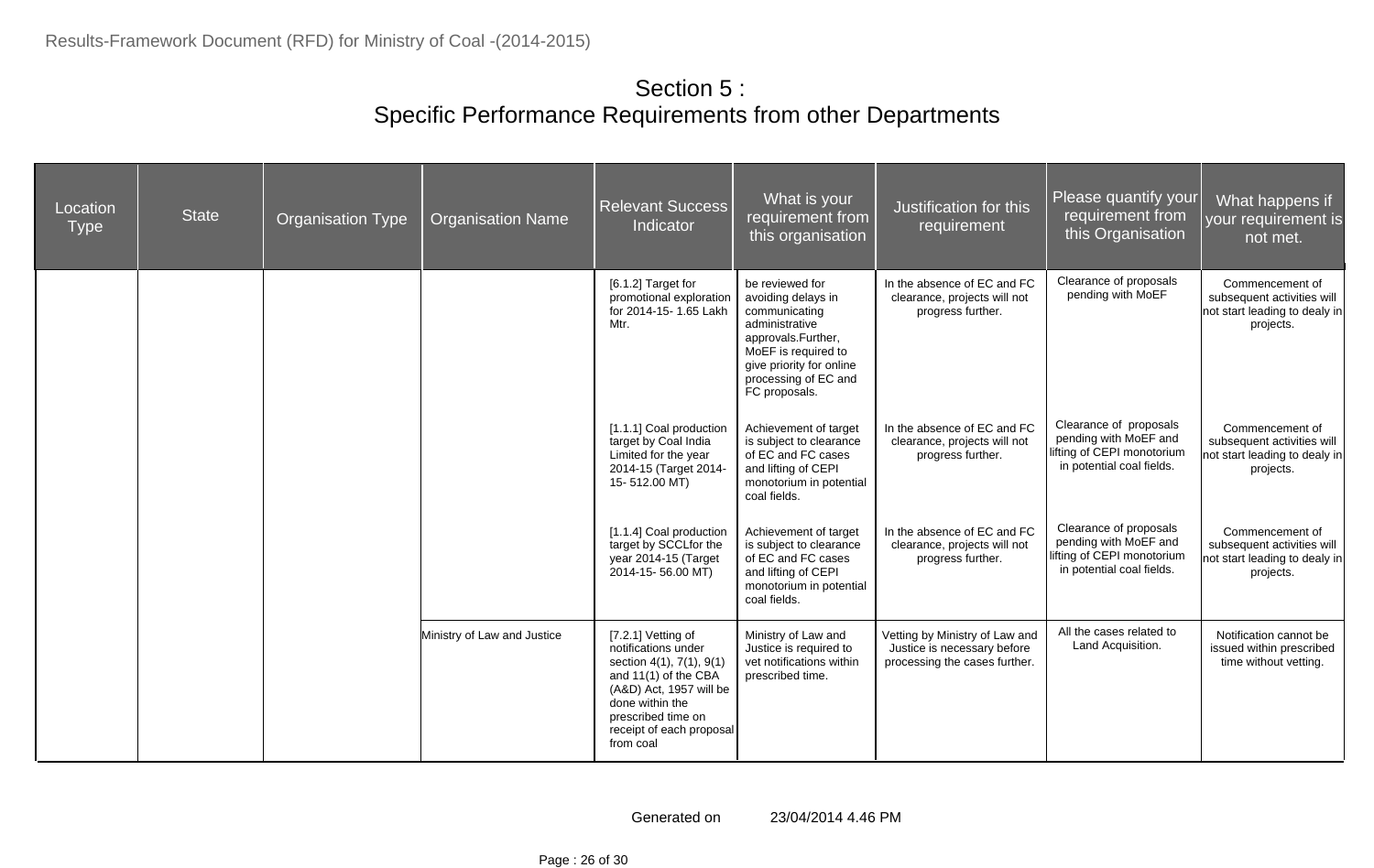| Location<br><b>Type</b> | <b>State</b> | <b>Organisation Type</b> | <b>Organisation Name</b>    | <b>Relevant Success</b><br>Indicator                                                                            | What is your<br>requirement from<br>this organisation                                                                                                            | Justification for this<br>requirement                                                                                        | Please quantify your<br>requirement from<br>this Organisation                                               | What happens if<br>your requirement is<br>not met.                          |
|-------------------------|--------------|--------------------------|-----------------------------|-----------------------------------------------------------------------------------------------------------------|------------------------------------------------------------------------------------------------------------------------------------------------------------------|------------------------------------------------------------------------------------------------------------------------------|-------------------------------------------------------------------------------------------------------------|-----------------------------------------------------------------------------|
|                         |              |                          | Ministry of Law and Justice | company                                                                                                         | Ministry of Law and<br>Justice is required to<br>vet notifications within<br>prescribed time.                                                                    | Vetting by Ministry of Law and<br>Justice is necessary before<br>processing the cases further.                               | All the cases related to<br>Land Acquisition.                                                               | Notification cannot be<br>issued within prescribed<br>time without vetting. |
|                         |              |                          |                             | [2.4.1] Captive blocks to<br>start production                                                                   | Achievement of target<br>is subject to outcome in<br>the various pending<br>court cases                                                                          | Activities for start of new blocks<br>has been kept on held due to<br>cases pending at court.                                | Early disposal of court<br>cases                                                                            | New blocks will not be<br>opened.                                           |
|                         |              |                          | Ministry of Railways        | [1.3.1] Coal offtake<br>target by Coal India<br>Limited for the year<br>2014-15 (Target 2014-<br>15-525.00 MT). | Coal offtake target BY<br>Coal India Limited for<br>the year 2014-15 is<br>subject to availability of<br>around 207 Railway<br>Rakes/day on an<br>Annual Basis.  | Availability of required Railway<br>Rakes/day on Annual Basis<br>may help to achieve excellent<br>target.                    | Availability of<br>requiredRailway<br>Rakes/day on Annual<br>Basis may help to achieve<br>excellent target. | Target will not be met in<br>time.                                          |
|                         |              |                          |                             | [3.2.1] Reducing pit<br>head stocks by 25% of<br>base figure by<br>31.12.2014 (CIL)                             | Railways needs to<br>ensure supply of<br>adequate No. of rakes<br>as per the requirement<br>proposed by coal<br>companies for<br>evacuating coal from<br>stocks. | If stocks are not cleared in time<br>coal will catch fire creating<br>environment issues and other<br>problems of theft etc. | Timely availability of<br>proposed rakes.                                                                   | Stocks liquidation at pit<br>heads may not be as per<br>anticipation.       |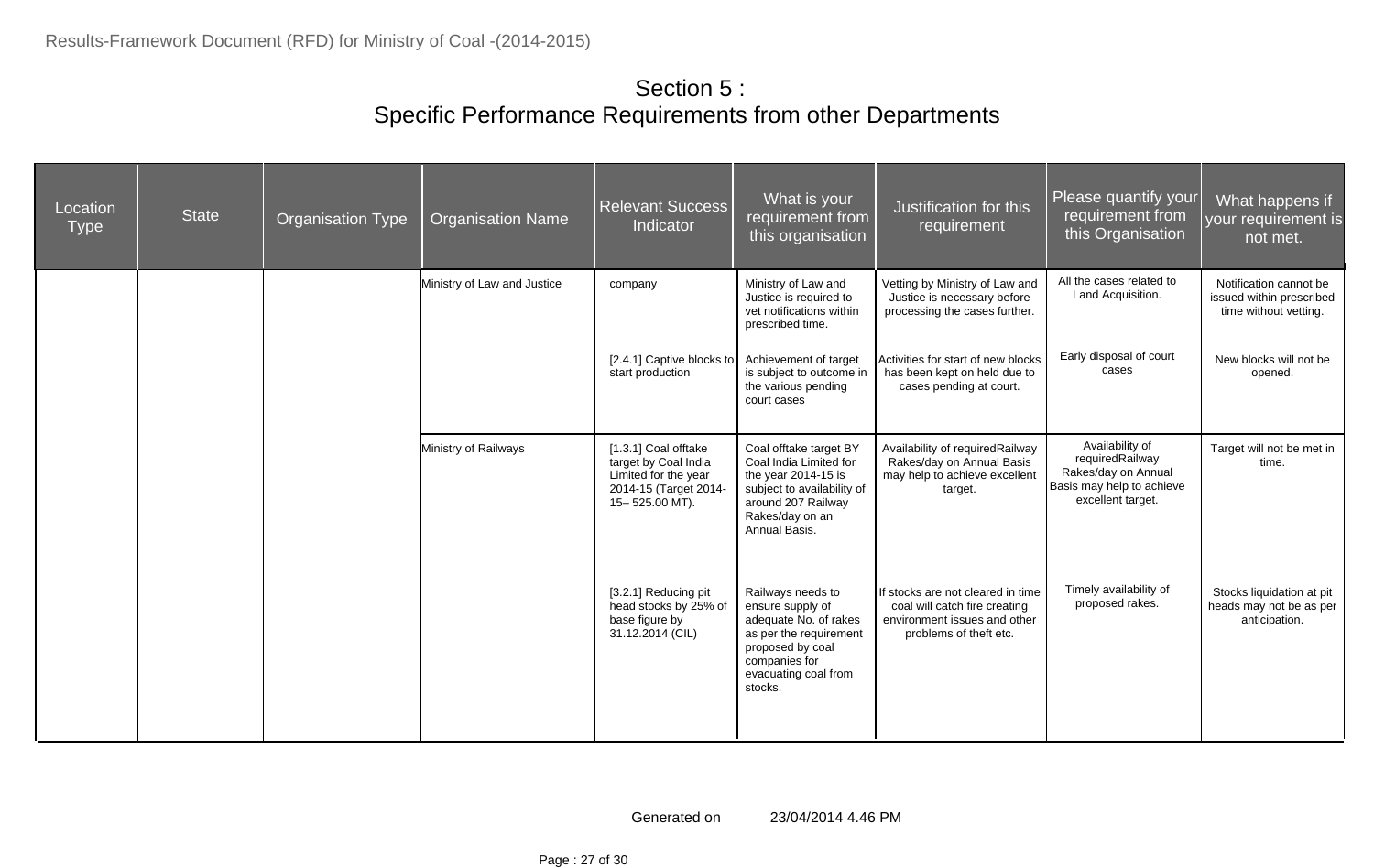| Location<br><b>Type</b> | <b>State</b> | <b>Organisation Type</b> | <b>Organisation Name</b> | <b>Relevant Success</b><br>Indicator                | What is your<br>requirement from<br>this organisation                                                                                                                                                                                                                                                                                                                                                                                              | Justification for this<br>requirement                                                                                               | Please quantify your<br>requirement from<br>this Organisation | What happens if<br>your requirement is<br>not met.                                                                                                                                  |
|-------------------------|--------------|--------------------------|--------------------------|-----------------------------------------------------|----------------------------------------------------------------------------------------------------------------------------------------------------------------------------------------------------------------------------------------------------------------------------------------------------------------------------------------------------------------------------------------------------------------------------------------------------|-------------------------------------------------------------------------------------------------------------------------------------|---------------------------------------------------------------|-------------------------------------------------------------------------------------------------------------------------------------------------------------------------------------|
|                         |              |                          |                          | Percentage deviation<br>from accepted<br>milestones | These critical rail lines<br>have to be<br>implemented by<br>Railways expeditiously<br>in order to realize the<br>production potential in<br>these coalfields. Role<br>of MoEF, in expediting<br>forest clearance to<br>these projects, is also<br>critical.<br>MoEF needs to<br>cooperate with their<br>regional offices and<br>concerned State Forest<br>Departments in<br>expediting the forest<br>proposals pertaining to<br>these rail lines. | Since expeditious<br>implementation of these lines is<br>critical for commencement of<br>coal production and related<br>evacuation. | Urgent implementation of<br>these rail lines                  | The projected coal<br>production from these<br>fields will not be realized,<br>thereby increasing the gap<br>between demand and<br>domestic supply leading to<br>increased imports. |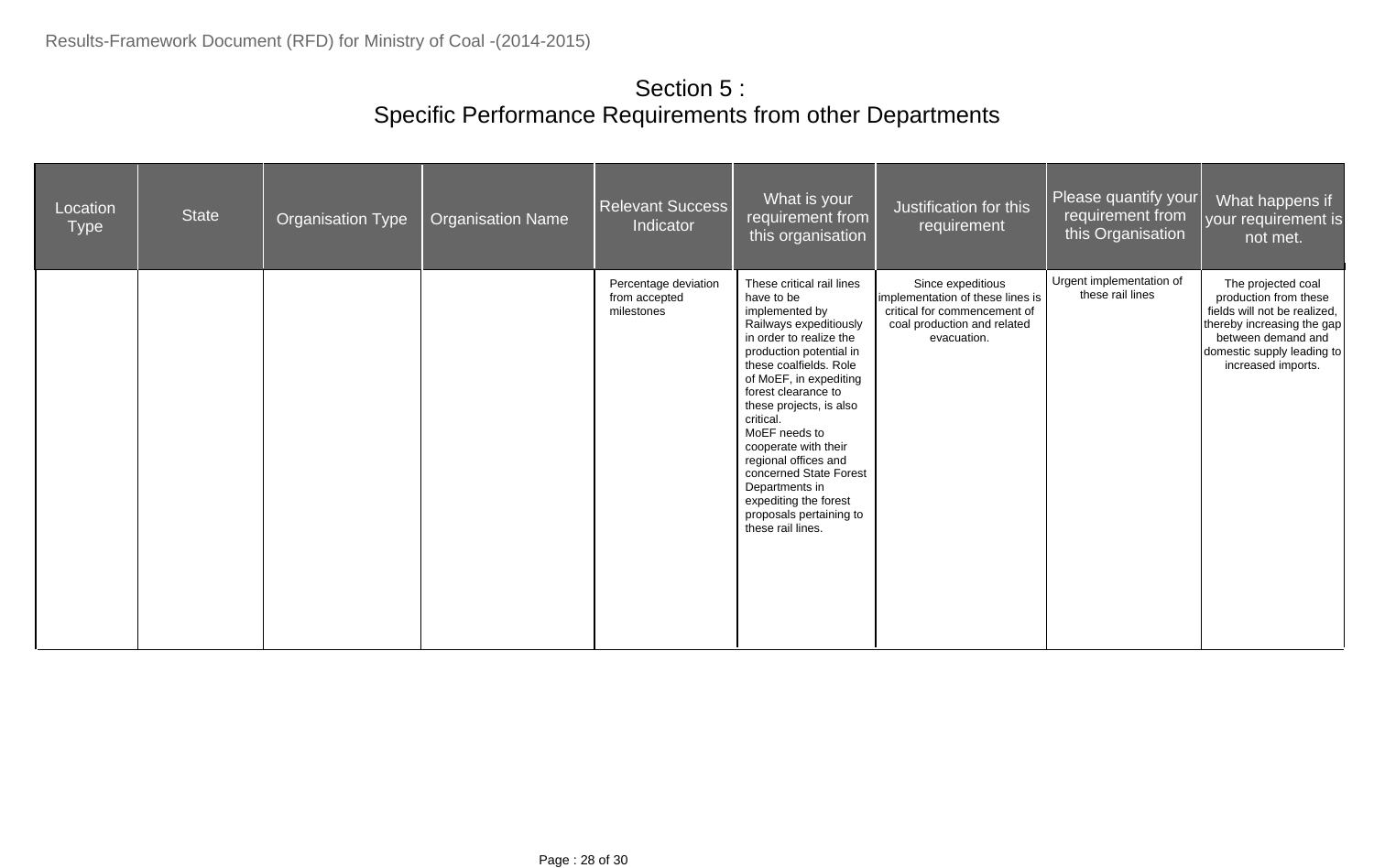#### Section 6: Outcome/Impact of Department/Ministry

| Outcome/Impact of<br>Department/Ministry |                                                              | Jointly responsible for<br>influencing this outcome /<br>impact with the following<br>department (s) / ministry(ies) | <b>Success</b><br>Indicator                                                                                                          | Unit              | FY 12/13 | FY 13/14 | FY 14/15 | FY 15/16       | FY 16/17 |
|------------------------------------------|--------------------------------------------------------------|----------------------------------------------------------------------------------------------------------------------|--------------------------------------------------------------------------------------------------------------------------------------|-------------------|----------|----------|----------|----------------|----------|
|                                          | Increased production and off<br>take of coal                 | Ministry of Environment and Forests,<br>Ministry of Power, Ministry of Labour,<br>State Governments.                 | Coal production target by Coal<br>India Limited for the year 2014-<br>15 (Target 2014-15- 512.00<br>MT)                              | Million<br>Tonnes | 452.17   | 460      | 512      | 530            | 550      |
|                                          |                                                              |                                                                                                                      | Coal offtake target by Coal<br>India Limited for the year 2014-<br>15 (Target 2014-15-525.00<br>MT).                                 | Million<br>Tonnes | 465.21   | 475      | 525      | 510            | 515      |
| 12                                       | Increased production of<br>Lignite                           | Ministry of Environment and Forests,<br>Ministry of Power, Ministry of Labour,<br>State Governments.                 | Lignite production target by<br>Neyveli Lignite Corporation for<br>2014-15 (Target for 2014-15-<br>25.60 MT).                        | $%$ of<br>target  | 105.7    | 100      | 100      | 100            | 100      |
| l3                                       | Improved Productivity of coal<br>in the country              | Ministry of Environment and Forests,<br>Ministry of Power, Ministry of Labour,<br>State Governments.                 | OMS for OC mines                                                                                                                     | Tonnes            | 11.16    | 12       | 13.33    | 14             | 15       |
|                                          | Exploration of coal(adding<br>reserve in proved category)    | Ministry of Environment and Forests,<br>State Governments.                                                           | Adding proved reserve<br>inventory with excellent target<br>as 3 BT                                                                  | <b>BT</b>         |          |          | 3        | $\overline{4}$ | 5        |
| 5                                        | <b>Production form Private</b><br>sector captive coal blocks | Ministry of Environment and Forests,<br>State Governments.                                                           | Achievement of production<br>target for captive coal blocks<br>as per Annual Action Plan for<br>2014-15 for Private sector-32<br>MT. | <b>MT</b>         |          |          | 32       |                |          |
| 16                                       | Production form Public sector<br>captive coal blocks         | Ministry of Environment and Forests,<br>State Governments.                                                           | Achievement of production<br>target as per Annual Action<br>Plan for 2014-15 for Public<br>sector-18MT.                              | <b>MT</b>         |          |          | 18       |                |          |
|                                          | Despatch of coal to<br>consumers by CIL                      | Ministry of Railway, State Governments                                                                               | Coal offtake target by Coal<br>India Limited for the year 2014-<br>15 (Target 2014-15-                                               | <b>MT</b>         |          | 470.78   | 525      |                |          |